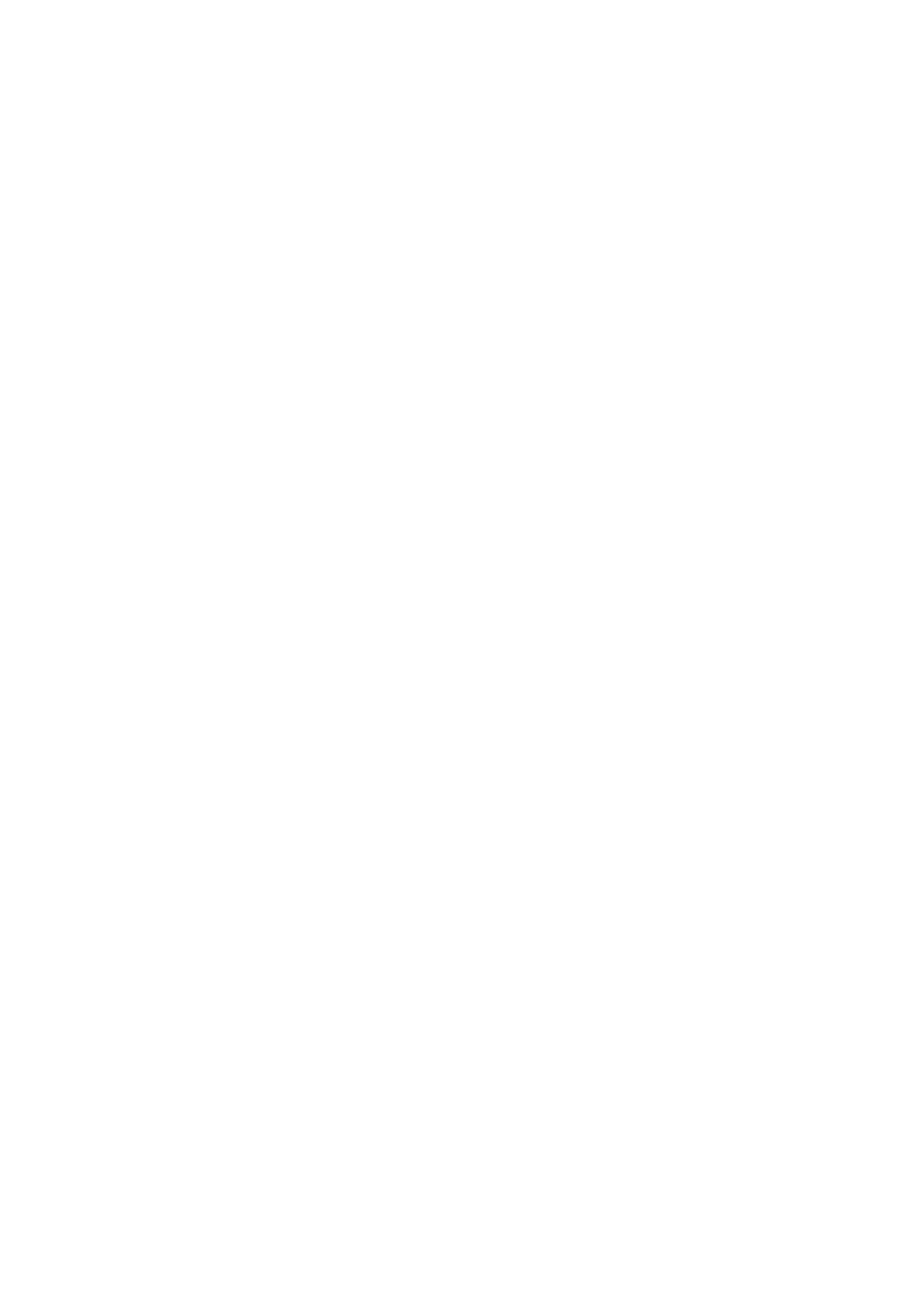# **Acknowledgements**

We are grateful to Democratic Governance Facility (DGF) for the financial support that made this study possible. Special thanks go to SEATINI Uganda staff; Ms. Jane Nalunga, Ms. Regina Navuga, Mr. Bernard Omoding, Mr. Aloysius Kittengo and Mr. Sam Tumugarukire for their useful comments starting from concept development to this stage of the final study.

We express our sincere appreciation to the different individuals that we approached during the interviews including officials at Uganda Revenue Authority and Ministry of Finance, Planning and Economic Development.

Lastly, we appreciate the participants of the SEATINI Uganda meeting that targeted Tax Justice Alliance Uganda members where we presented the first results from this study for their useful comments. These individuals provided significant input in the study.

The contents of this document are the sole responsibility of SEATINI-Uganda and can under no circumstances be regarded as reflecting the position of DGF.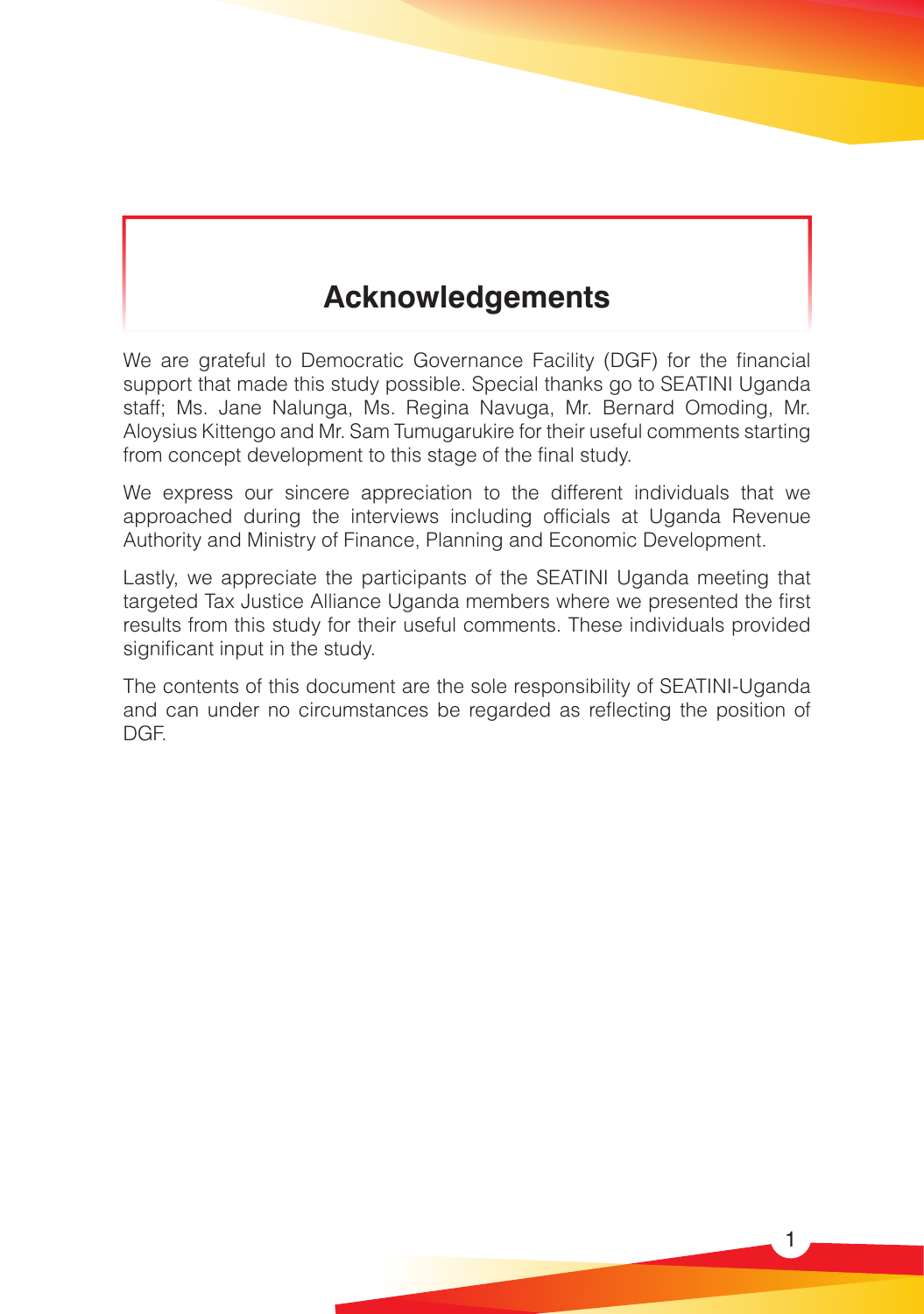# **Acronyms**

| <b>ATO</b>     | Africa Tax Outlook                                                          |
|----------------|-----------------------------------------------------------------------------|
| <b>B</b> ns    | <b>Billions</b>                                                             |
| <b>CIT</b>     | Corporate Income Tax                                                        |
| CSO            | Civil Society Organisation                                                  |
| <b>FDI</b>     | Foreign Direct Investment                                                   |
| GDP            | <b>Gross Domestic Product</b>                                               |
| IMF            | International Monetary Fund                                                 |
| <b>MoFPED</b>  | Ministry of Finance Planning and Economic Development                       |
| <b>PAYE</b>    | Pay As You Earn                                                             |
| <b>PSA</b>     | <b>Production Sharing Agreements</b>                                        |
| <b>SACCOS</b>  | Savings and Credit Cooperative Organisations                                |
| <b>SEATINI</b> | Southern and Eastern Africa Trade Information and<br>Negotiations Institute |
| <b>TJAU</b>    | Tax Justice Alliance Uganda                                                 |
| <b>UGX</b>     | Uganda Shillings                                                            |
| <b>URA</b>     | Uganda Revenue Authority                                                    |
| <b>VAT</b>     | Value Added Tax                                                             |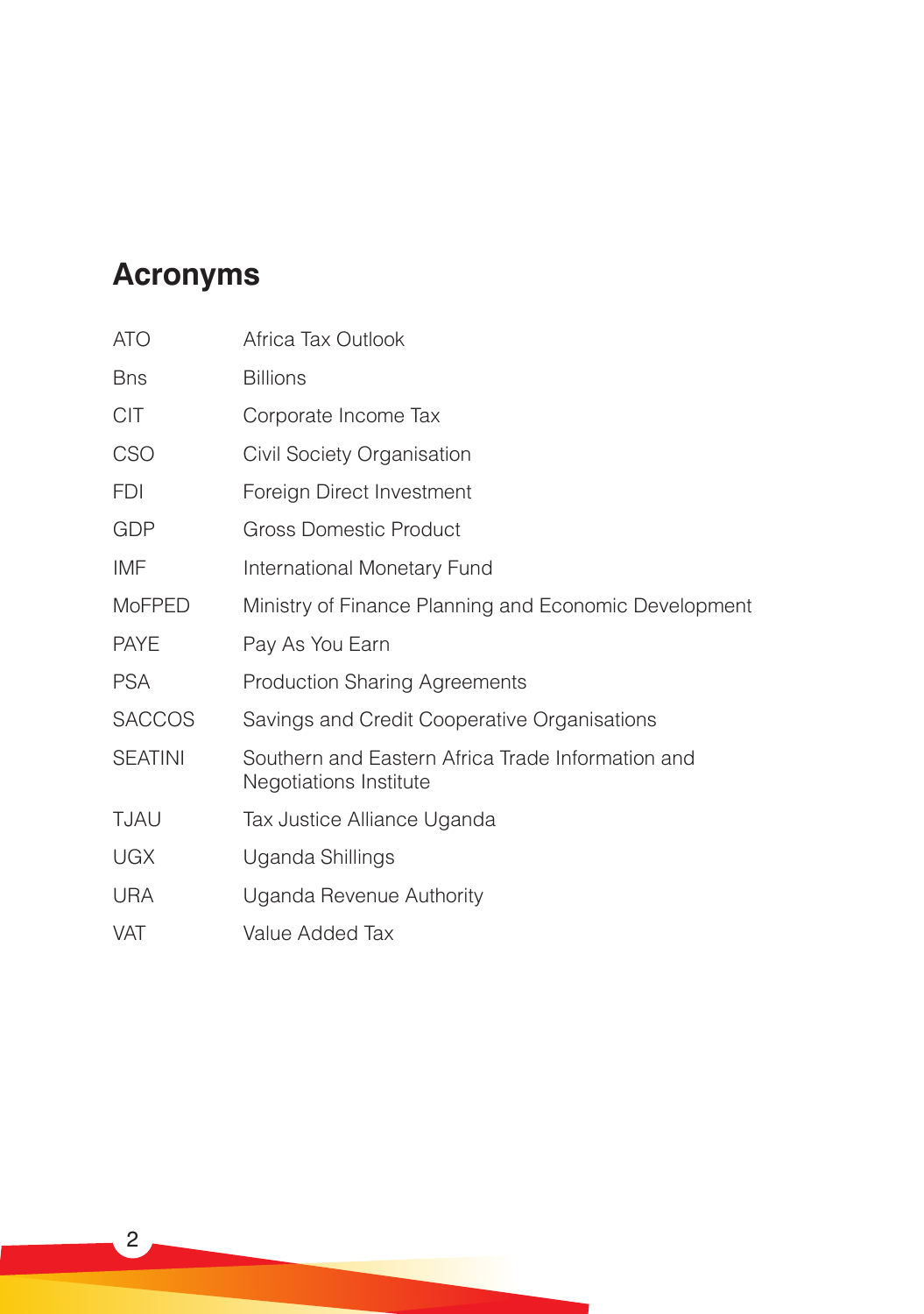# **Contents**

| 1.2 What do we know about tax exemptions? Evidence from               |  |
|-----------------------------------------------------------------------|--|
|                                                                       |  |
|                                                                       |  |
| <b>CHAPTER TWO: THE LEGAL FRAME WORK FOR GRANTING TAX</b>             |  |
| 2.0                                                                   |  |
| <b>CHAPTER THREE: HARMFUL TAX EXEMPTIONS GRANTED BY GOVERNMENT.22</b> |  |
| 3.2 Estimated revenue lost and implications of tax exemptions         |  |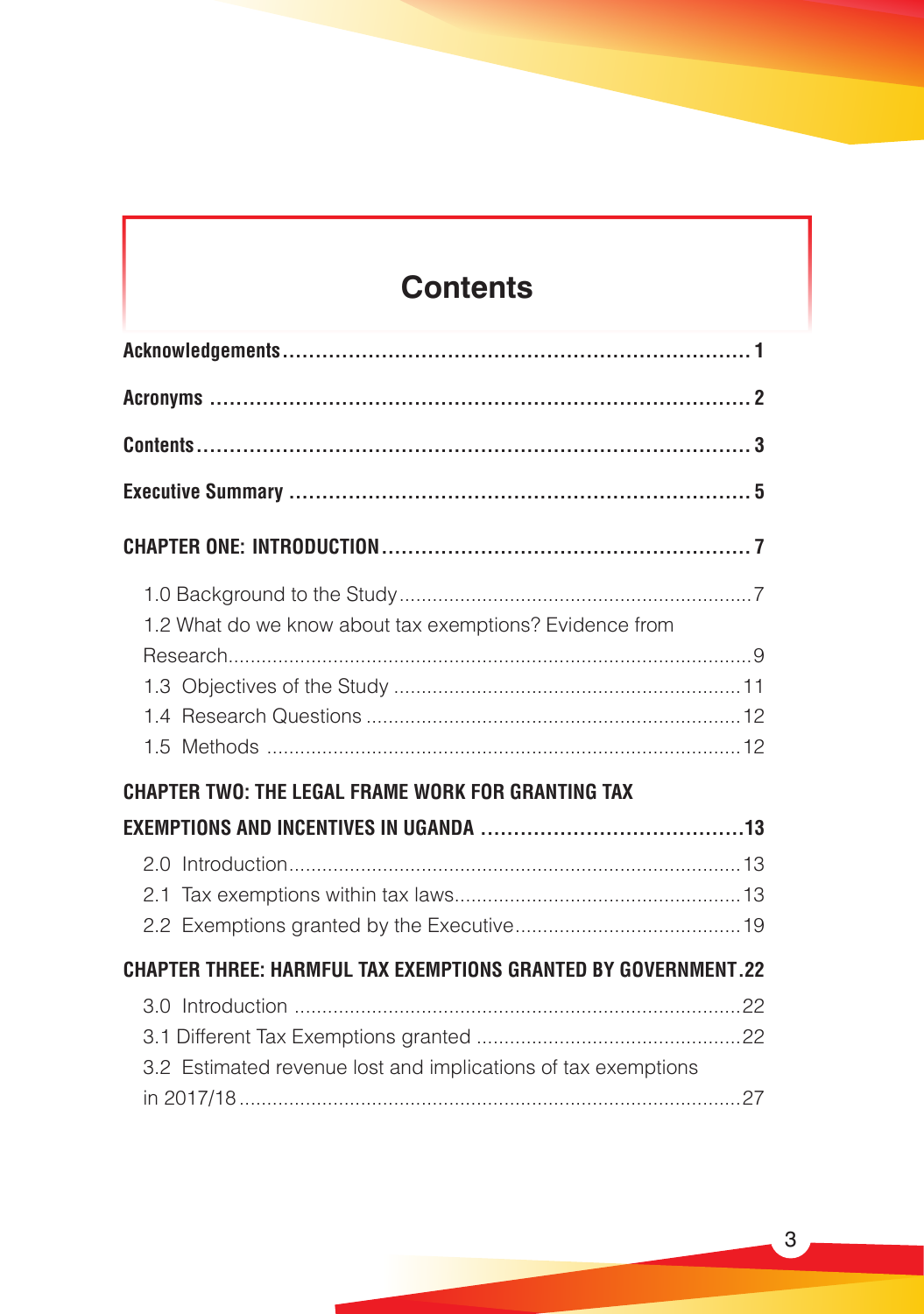$\overline{4}$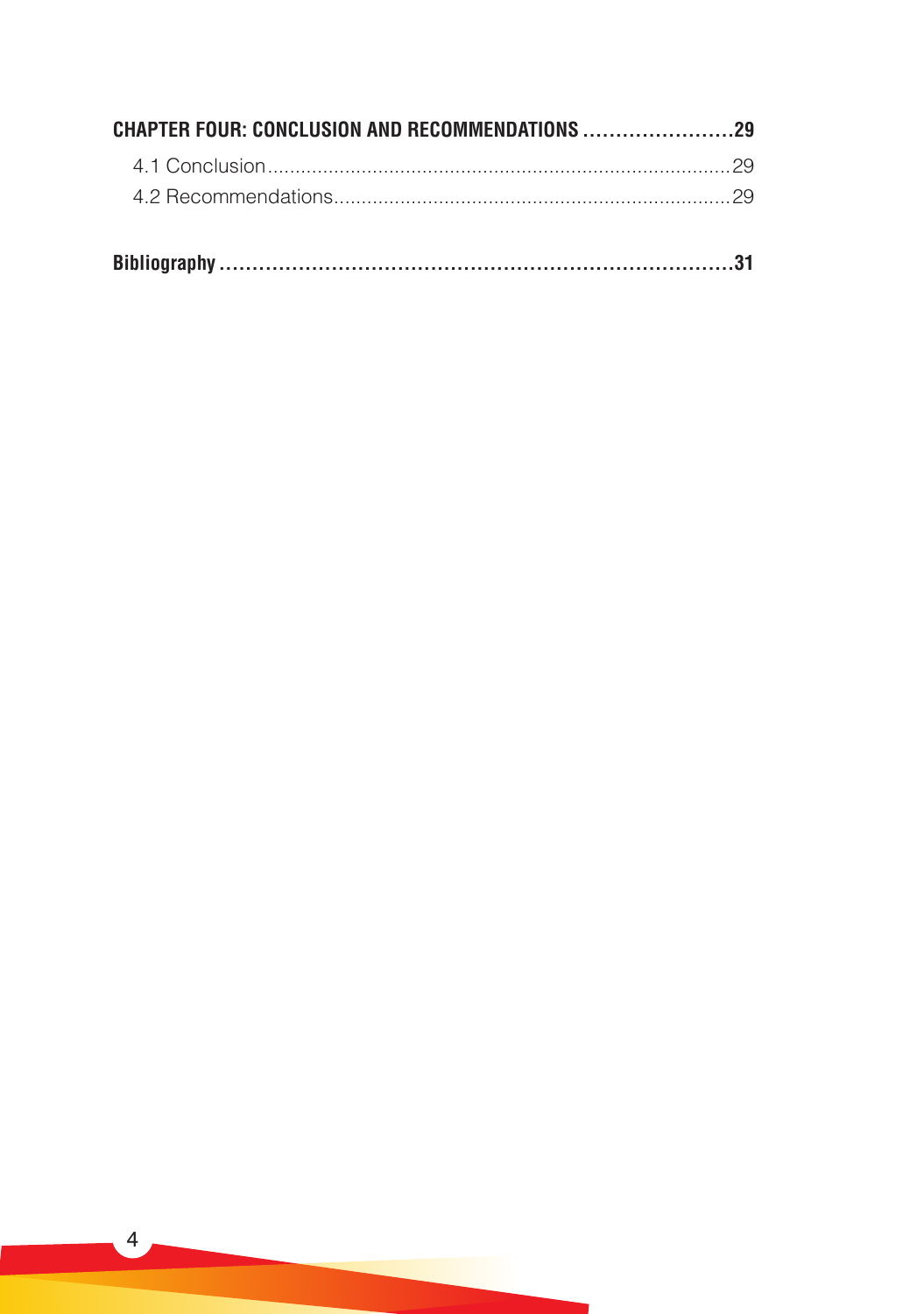# **Executive Summary**

All evidence suggest that the societal costs of tax exemptions are high and that the benefits, in terms of additional investments are low. Accordingly, tax specialists, CSOs and development partners including the International Monetary Fund (IMF) and World Bank have continuously warned African governments about tax exemptions. Despite these warnings, the practice of granting exemptions continues across all African governments. In Uganda, on average, over a trillion Uganda shillings is lost every year in tax exemptions.

Our study was intended to examine the legal and policy framework for tax incentives and exemptions in Uganda, identify tax incentives that were given out in FY 2017/18 and their implications on domestic revenue mobilisation and service delivery and draw mechanisms that should be put in place to better manage tax incentives and exemptions in Uganda.

Tax exemptions in Uganda can be broadly put into two categories: Those that are within the tax laws and those that are granted by the executive arm of government. Over the years, Uganda has witnessed a distinct move away from ministerial discretion in the area of exemptions. Despite the abolition of statutory ministerial discretion in tax matters, government issued tax waivers similar to the abolished ministerial discretion. These exemptions, which are not provided for by statute, primarily take the form of the government paying taxes on behalf of an investor. An investigation by Parliament's Budget Committee discovered that the majority of the agreements between the companies and government on which these payments were based were either not grounded in the law or lacked supporting evidence.

Information on exemptions granted by the executive is largely unavailable making accurate estimation of the revenue lost a difficult task. The agreements in which some of the exemptions are granted are untraceable but also majority of the beneficiaries do not furnish this information to URA in their tax returns.

# **UGX 1,420.29 Bns**

Amount estimated to have been lost due to tax exemptions in 2017/18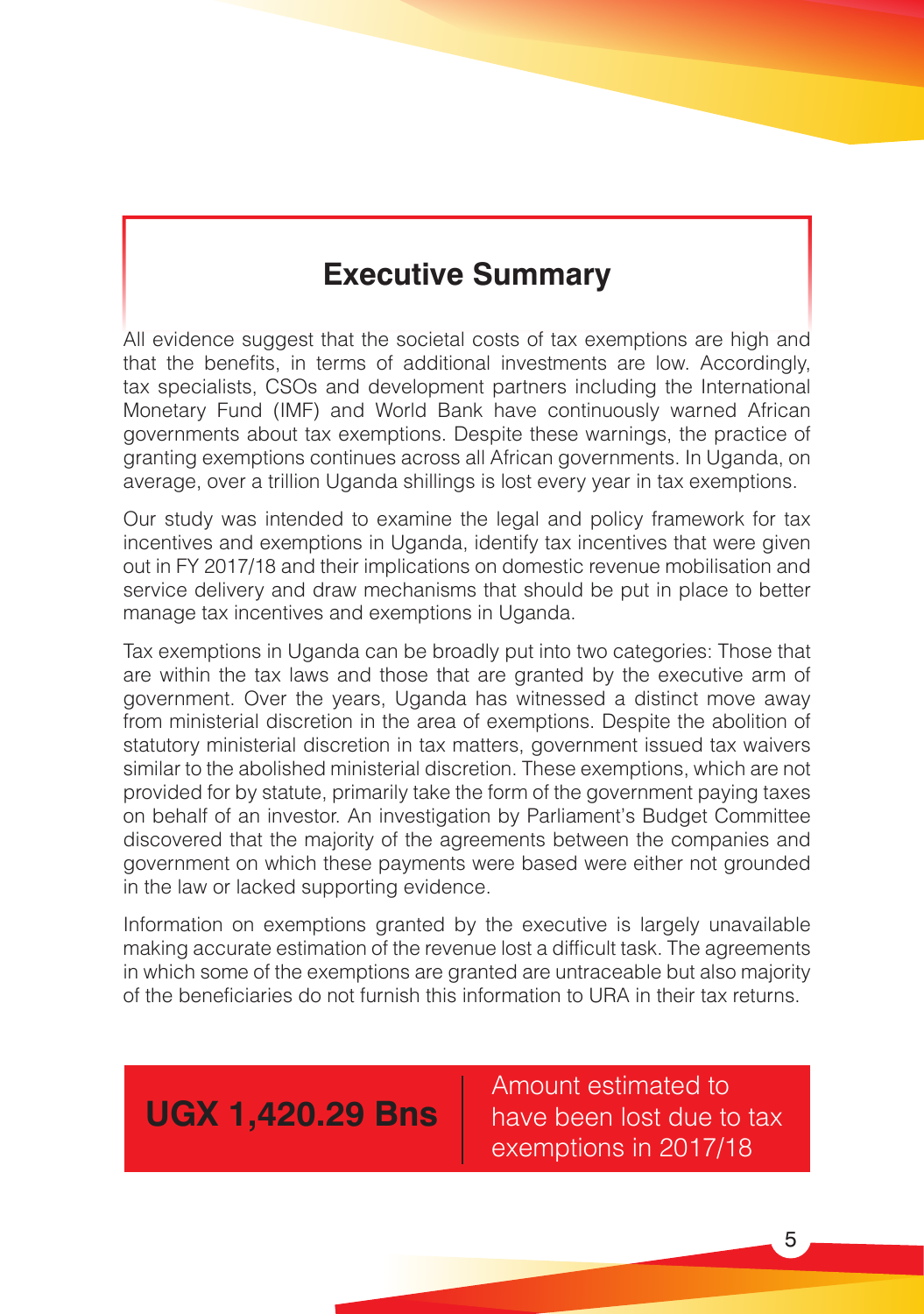Under these conditions, we estimated over UGX 1,420.29 Bns to have been lost due to tax exemptions in 2017/18 with the biggest shares resulting from international trade tax and VAT related exemptions. The most harmful exemptions included (a) Deemed VAT with UGX 202.59 Bns, (b) Government undertakings costing UGX 102.81 Bns in 2017/18, (c) MPs' allowances costing UGX 33Bns and (d) Interest income of SACCOs with UGX 10Bns. Others include restrictions of URA enforcements, Differed VAT, Environment levy, and exempt VAT supplies.

Our study suggests the following measures:

#### **a) Government**

- Stop unfair tax exemptions. Exemptions that favor certain categories of taxpayers to others yet they are in the same market field should be avoided. If exemptions are to be given, they should target a particular sector as a whole and not specific taxpayers.
- Statutory exemptions should be preferred over arbitrary executive exemptions.
- Whether exemptions are statutory or from the executive should follow well laid out guidelines. These guidelines should therefore be developed and made public.
- Greater parliamentary supervision of executive practices is necessary. The precise criteria used by executive in granting these tax waivers should be made clear and subject to scrutiny.
- For the case of SACCOs, the exemption should be tagged to turnover. SACCOs with turnovers in excess of the presumptive upper threshold (UGX 150M) should not be exempted.

# **b) Uganda Revenue Authority**

- Close monitoring of exempt taxpayers should be done in order to protect other income sources that are taxable from likely abuses.
- **IMPO HARK** Impose harsh penalties to exempt taxpayers that don't file tax returns. The penalty should be equivalent to the tax exempted.

## **c) Civil Society Organizations**

- Continuous discussions with government on the fact that the costs of tax exemptions are much higher than the benefits.
- Sensitize the public on tax exemptions. This is for two purposes. First, for the public to make use of the available exemptions within the law and second, to increase pressure on government to abolish some of the exemptions.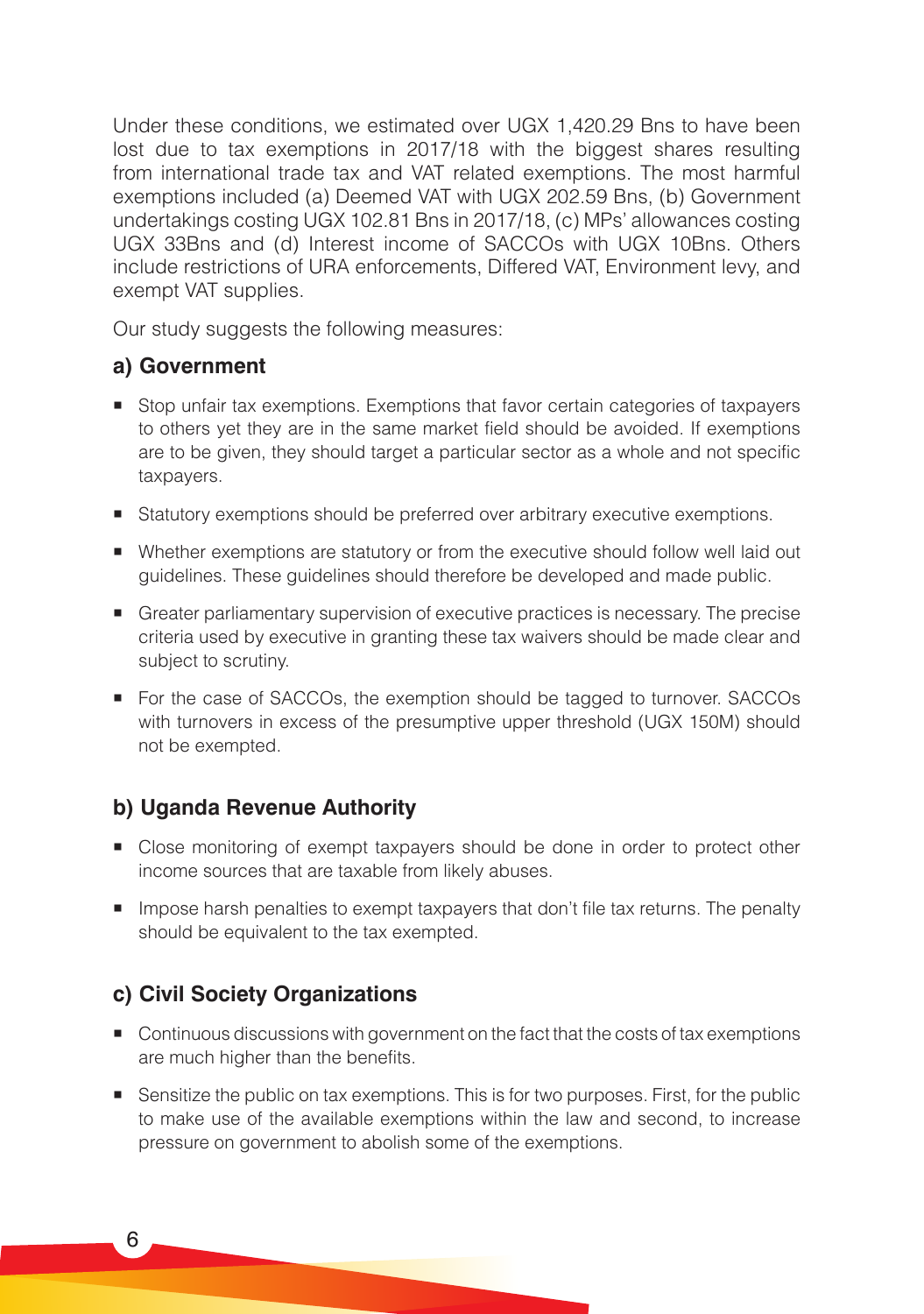# **CHAPTER ONE:**

# **INTRODUCTION**

# **1.0 Background to the Study**

Tax collection in developing countries is still very low. Undeniably, if a country wishes to develop, it needs to collect an amount in taxes closer to 25-30 percent of GDP than the 10-15 percent found in many developing countries, (ATO 2016).

In Uganda's case, the tax to GDP ratio has for long remained stagnant at about 14 percent. This is far below targets set out in the Second National Development Plan and Uganda Revenue Authority's (URA) four year corporate plan of 18%.

In 2017, the percentage of the budget financed by domestic revenues stood at 62.25 percent, with the remainder covered by loans and grants. According to the 2018/19 Background to the Budget, in 2018/19, this is projected to rise to 69 percent, and to approximately 83.6 percent by 2022/23, indicating that Uganda aims to become more fiscally independent. However, historical performance in increasing the proportion of the budget funded domestically has not been strong. In FY 2011/12 domestic resources funded 66 percent of the budget, which was more than last financial year. The widening financing gap highlights the importance of bringing revenue growth on par with expenditure needs. From 2007 to 2017, the total value of public expenditure increased from 15 percent of GDP to more than 20 percent. Over the same period, the tax-to-GDP ratio grew by an average annual rate of 0.2 percentage points, moving from 10 percent to almost 14 percent. Thus, expenditure growth has consistently outpaced growth in revenue collection.

At the heart of this expenditure- revenue gap is the excessive revenue leakages through tax exemptions and incentives. Tax exemptions have eroded large amounts of tax revenue from many African countries. According to OECD 2013, basing on a sample of six African countries, it's estimated that on average the value of tax exemptions amounts in these countries were about 33% of the taxes actually collected. The OECD (2015) further estimates that in developing countries tax incentives reduce government revenues by 1—2% of GDP.

**UGX 1trn** Amount lost every year in tax exemptions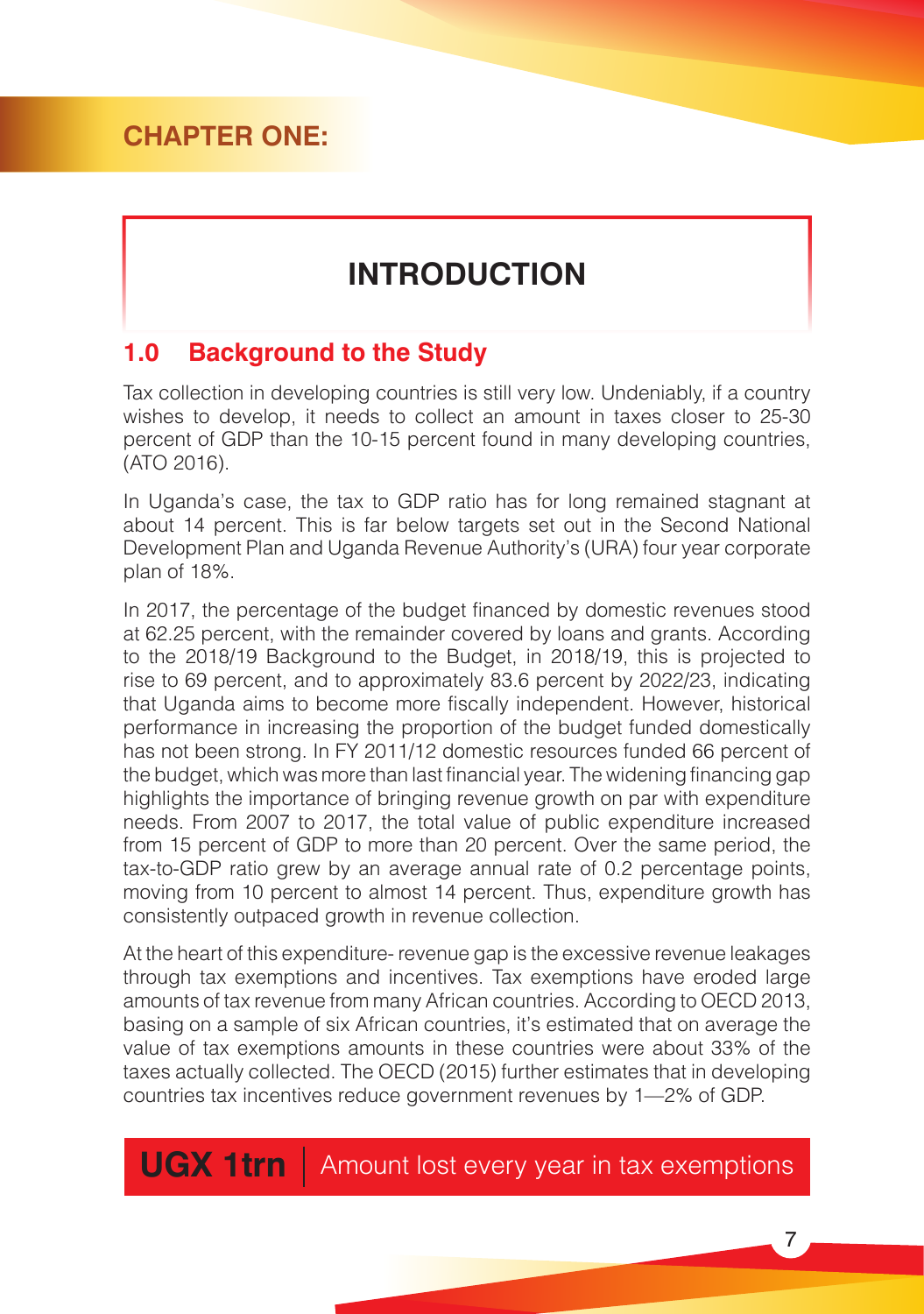In Uganda, on average, over a trillion Uganda shillings is lost every year in tax exemptions as illustrated below.





Source: URA 2018

Revenue foregone from Corporate Income Tax (CIT) holidays alone in Uganda is around 19% of total CIT revenue. Exemptions to CIT are estimated to cause foregone revenue of between 1 to 2 percentage points of GDP per year between 2014 and 2016, (IMF 2017). These figures are very high especially due to the fact that Uganda's tax base is still very low.

Tax specialists and development partners including the International Monetary Fund (IMF), World Bank, among others have warned African governments about tax exemptions with a number of researchers indeed agreeing that the costs of tax exemptions are much higher than the benefits. Despite these warnings, the practice of granting exemptions continues across all African governments.

Granting tax incentives and exemptions has and continues to be justified by the need to attract investments and industrialization. Unfortunately, to the best of our knowledge, no one knows the extent to which these incentives have indeed resulted into increased investments in Uganda. As the 2017 Auditor General's report stated (Auditor General, 2017), there are no clear guidelines or routine reviews of the impact or benefits accruing from tax incentives, exemptions and holidays that justifies their continued existence.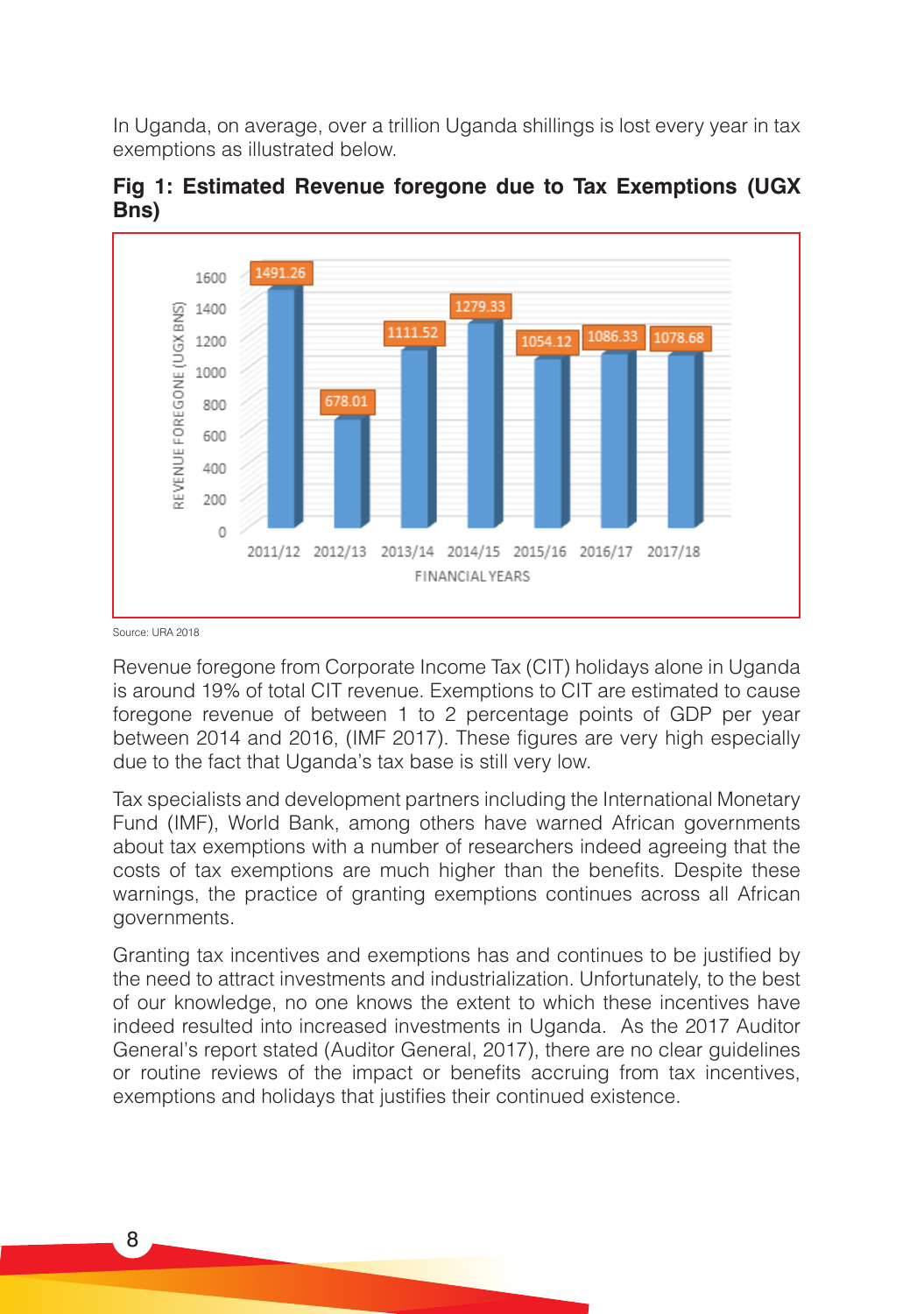## **1.2 What do we know about tax exemptions? Evidence from Research**

Preferential tax treatments offered to a selected group of taxpayers usually take the form of special zones, tax holidays, tax credits, investment allowances, accelerated depreciation, financing incentives, preferential tax rates and import tariffs (or customs duties), and deferral of tax liability.

Many countries offer preferential tax treatments as a means of achieving different public policy objectives especially attracting greater levels of *All evidence suggests that the societal costs of tax exemptions are high and that the benefits, in terms of additional investments are low. Put differently, "the disadvantages of tax incentives vastly outweigh the advantages and such incentives are not needed to attract FDI."*

foreign direct investment (FDI) that would provide jobs and contribute to future revenues. Indeed, successful economic development in China, Singapore, South Korea and Taiwan have been credited in part to tax incentives specifically economic zones and China has eagerly promoted this model in Africa, (Moore et all 2018). These successful inspirations from East Asian countries have inspired many African countries to adopt tax incentives as a way to promote investment and industrialization.

A study by Zeng (2015) concludes that tax exemptions have generated little additional investments in most African countries. In an analysis of the costs and benefits of manufacturing and exporters tax incentives in Namibia, Amupolo (2018) concludes that tax incentives are bad for governments because they tend to erode the tax base. Despite the fact that they may attract some investors, their costs in terms of revenue loss far exceeds the apparent benefits. Moreover she notes further that they are susceptible to corruption and should therefore be discouraged (Amupolo, 2018).

In an assessment of the impact of corporation tax incentives on Foreign Direct Investment (FDI) in Nigeria, Lawal (2018) argues that tax incentives should not be a priority as they do not generate much stimulus to investment. Simply cutting taxes and granting tax holidays does not attract investment but rather implementing policies to promote fiscal certainty and sustainability, reduction on external imbalances and spending on infrastructure to promote more inclusive growth can stimulate investment. He argues that when investors know that a country has definite set of rules as relates to taxation, they are happy to invest because it helps them invest wisely. If on the other hand, the rules are not fixed, and incentives are granted arbitrarily, such system of discretionary tax waivers interferes with the free market by distorting it and creating unfair competition which favors the beneficiaries of the incentive policy at the expense of others (Lawal, 2018).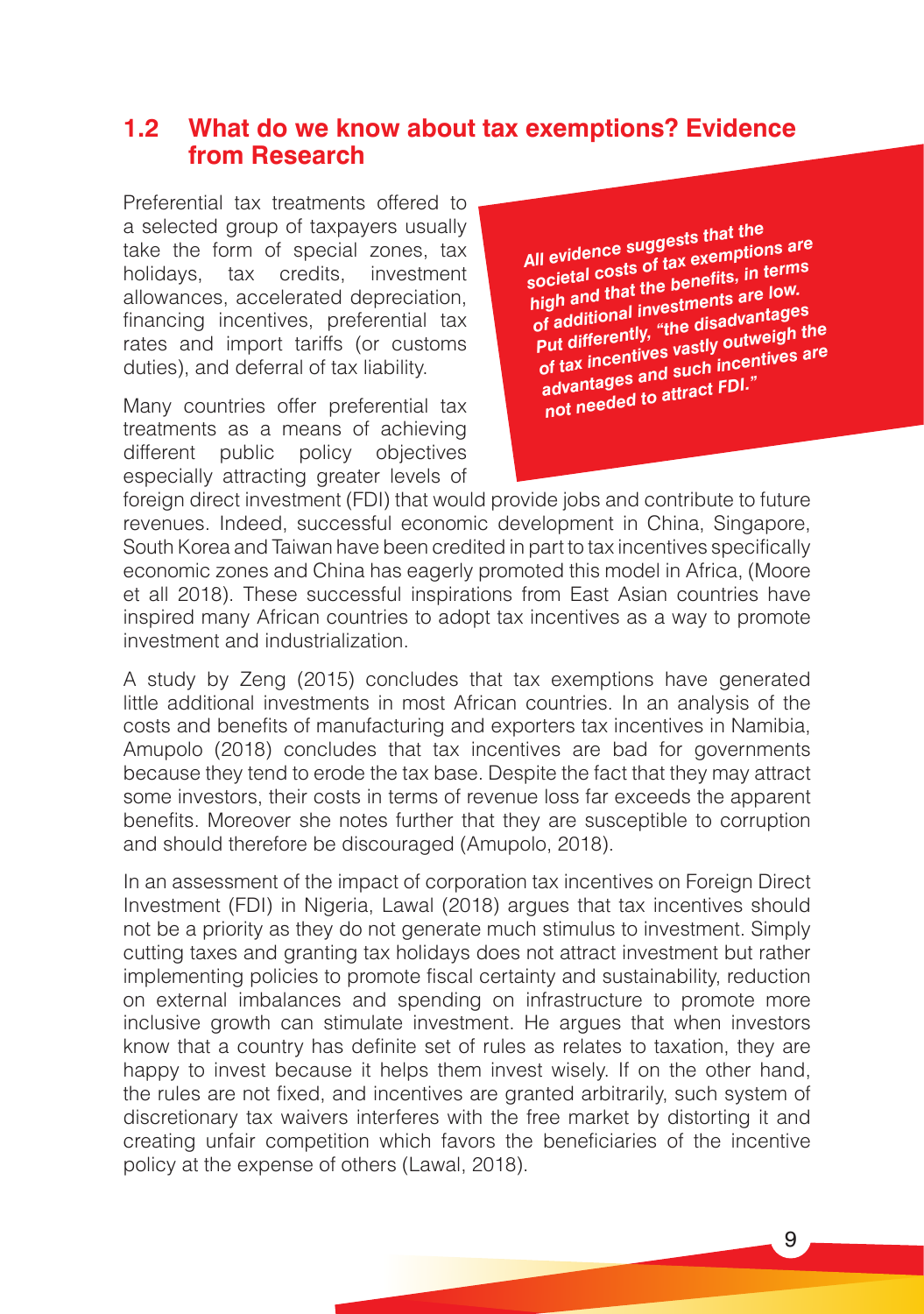A 2012 study (TJN Africa & ActionAid, 2012) on tax incentives in East Africa found that the countries were in a race to the bottom. The report noted that 'All the evidence suggests that the disadvantages of tax incentives vastly outweigh the advantages and that such incentives are not needed to attract FDI. The study reported that tax incentives,

- (a) create differences in effective tax rates resulting in distortions between subsidised activities and the unsubsidised,
- (b) sometimes require large administrative resources,
- (c) attract footloose companies that pack up when the incentives expire or reduce, and (d) lack transparency and hence increasing the likelihood of corruption (TJN Africa & ActionAid, 2012).

It is indeed unlikely that lowering tax rates can compensate for a bad investment climate. In surveys of investors concluded in seven African countries between 2009 and 2012, an average of 84% of the respondents said that the availability of tax exemptions had not affected their investment decision, (Moore et all 2018).

A study conducted on tax incentives and exemptions by the Tax Justice Alliance of Uganda (2018) states that, when measured against Foreign Direct Investment (FDI), government would be justified to expand the list of beneficiaries of tax exemption. "However, the return of investment (revenues, jobs created and community development) seems to be minimal, Ugandans, especially the youth continue to search for jobs, URA continues to fail to raise the required taxes and the communities in which beneficiaries of tax holidays operate only receive a bare minimum in the corporate social responsibility investment made. Further, that developing countries do not need to grant tax incentives to attract FDI, because the decision to invest by genuine multinational corporations is largely based on other parameters such as market potential, energy and adequate infrastructure.

Tanzi and Zee, (2011) in their IMF paper note that tax exemptions are clearly detrimental to the proper functioning of market forces as sectorial allocation of resources is distorted by differences in tax rates.

Chai and Goyal in another IMF paper assess the costs of tax exemptions given by the small island states in the Eastern Caribbean Currency Union. They do this by comparing revenues forgone to the benefits in terms of increased foreign direct investment. They find that "The costs are very large, while the benefits appear to be marginal at best." They find that the tax revenues forgone amount to between 9.5% and 16% of GDP annually while the sum of foreign direct investment does not appear to depend on these exemptions.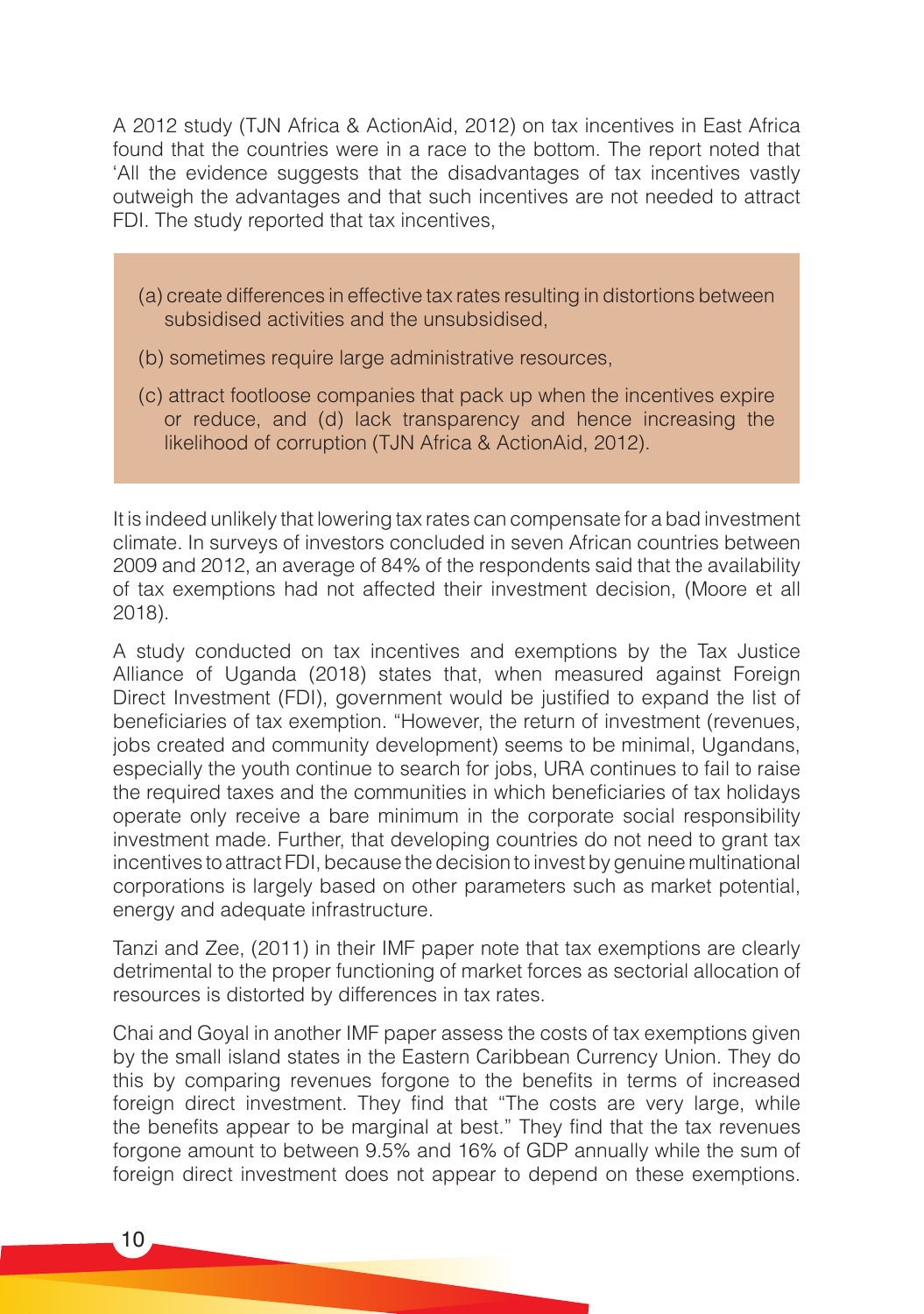They also note other challenges brought about by these exemptions such as efficiency losses due to the preferential tax treatment to certain investors, the administrative costs associated with overseeing tax exemptions to ensure that they are not abused, and the social costs that arise from rent seeking as a result of the abuse of tax exemption provisions.

*Tax Exemptons come at a considerable fiscal cost as they reduce opportunities for necessary public spending on infrastructure, public services or social support, or requiring higher taxes on other activities.*

OECD, (2015) notes that many developing countries use tax holidays and income tax exemptions that are quite costly to attract investment. The report notes that sector-specific tax incentives for domestic markets and extractive industries generally have little impact. However, tax exemptions for exportoriented sectors and mobile capital are relatively effective. The report notes that good infrastructure, macroeconomic stability, rule of law and the like are much more important in attracting investment. The OECD notes that tax exemptions to investors "generally rank low in investment climate surveys in low-income countries." They also note that the tax exemptions have even been reported to be redundant—that is, investment would have been undertaken even without them. Further, they come at a considerable fiscal cost as they reduce opportunities for necessary public spending on infrastructure, public services or social support, or requiring higher taxes on other activities.

A study of import tax exemptions in Sri Lank by Verité, (2018) found that the exemption schemes were prone to abuse. Several weaknesses were cited. The study found that the process was opaque because businesses were required to obtain letters of approval from various government agencies to qualify for the exemptions yet the procedure for this is unwritten. The result is that businesses have to depend on verbal instructions

*Tax incentives and exemptions are often perceived by the population as a politicization of the taxation process and opens space for tax resistance*

from these agencies. The study further found that there was no clear criteria by which exemptions were granted or approved by the relevant government agency. The study further found that the process was prone to abuse by tax evaders who can import products other than those eligible through collusion with officials.

Extensive use of tax incentives and exemptions is often perceived by the population as a politicization of the taxation process and opens space for tax resistance in the form of protests, avoidance and evasion (Pritchard, 2015).

Amidst this glaring evidence about the negative effects of tax exemptions,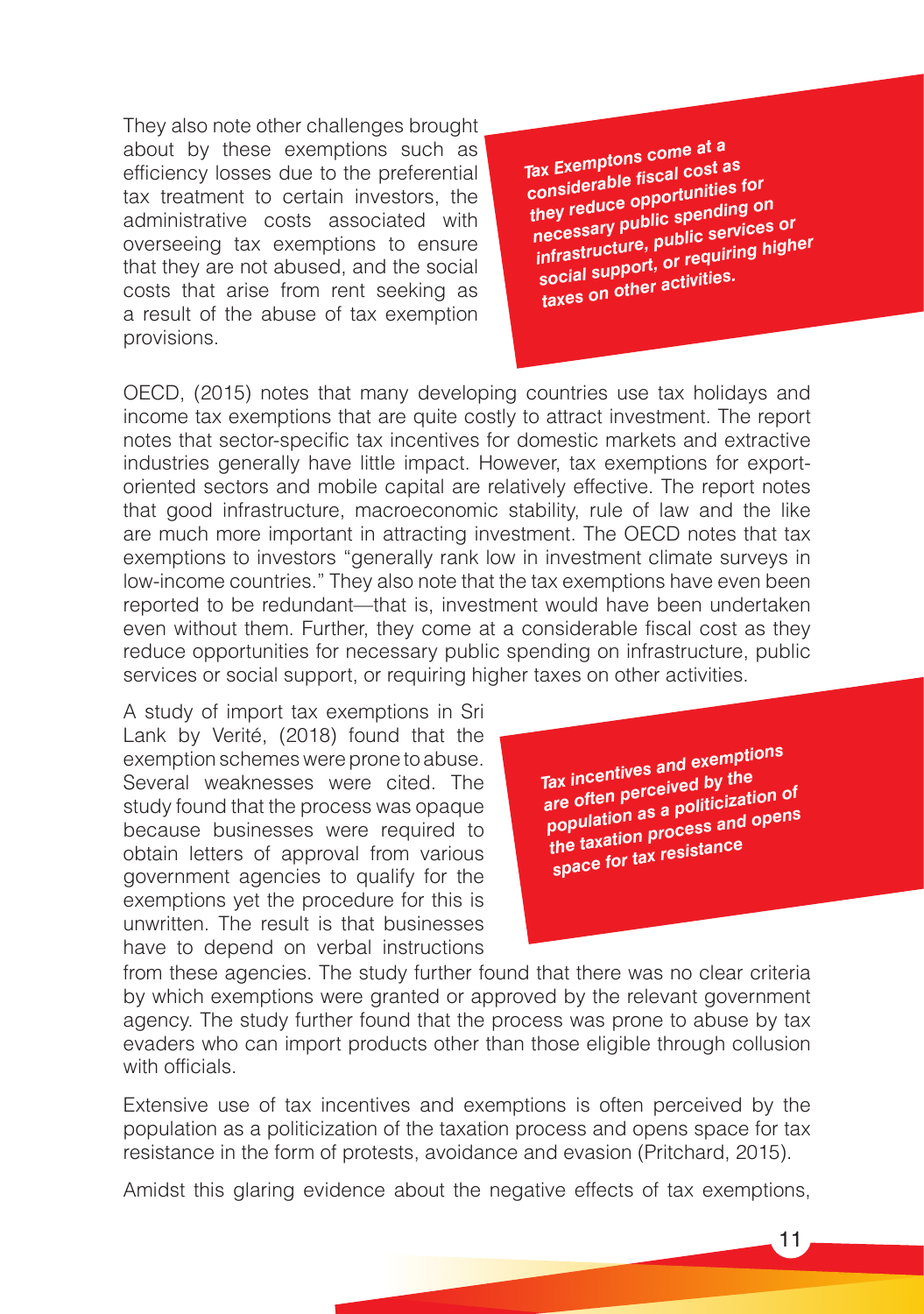the government of Uganda continues to grant more and more preferential tax treatments.

## **1.3 Objectives of the Study**

In this study, our overall objective was to investigate the impact of harmful tax incentives and exemptions in Uganda.

Specifically, the study was intended to:

- i. Examine the policy and legal regime for tax incentives and exemptions in Uganda;
- ii. Analyse the tax incentives and exemptions given out in FY 2017/18 and their implications on domestic resource mobilisation and service delivery;
- iii. Make policy and practice recommendations on the key considerations to addressing harmful tax incentives and exemptions in Uganda

# **1.4 Research Questions**

Our specific research questions were:

- i) What is the legal and policy framework for tax incentives and exemptions in Uganda?
- ii) What tax incentives were given out in FY 2017/18, how much revenue was lost and what were the implications on domestic revenue mobilisation and service delivery?
- iii) What mechanisms should be put in place to better manage tax incentives and exemptions in Uganda?

## **1.5 Methods**

To answer these questions, we employed a mixture of methods including textual analysis, secondary data analysis, and interviews.

The textual analysis covered both primary and secondary literature including Court rulings on tax disputes between Uganda Revenue Authority and taxpayers, Parliament Hansards, domestic tax laws and tax expenditure reports. These were examined to identify instruments that facilitate tax incentives and exemptions and flag up loopholes that create the need for policy reform. Our methodology also consisted of secondary data analysis.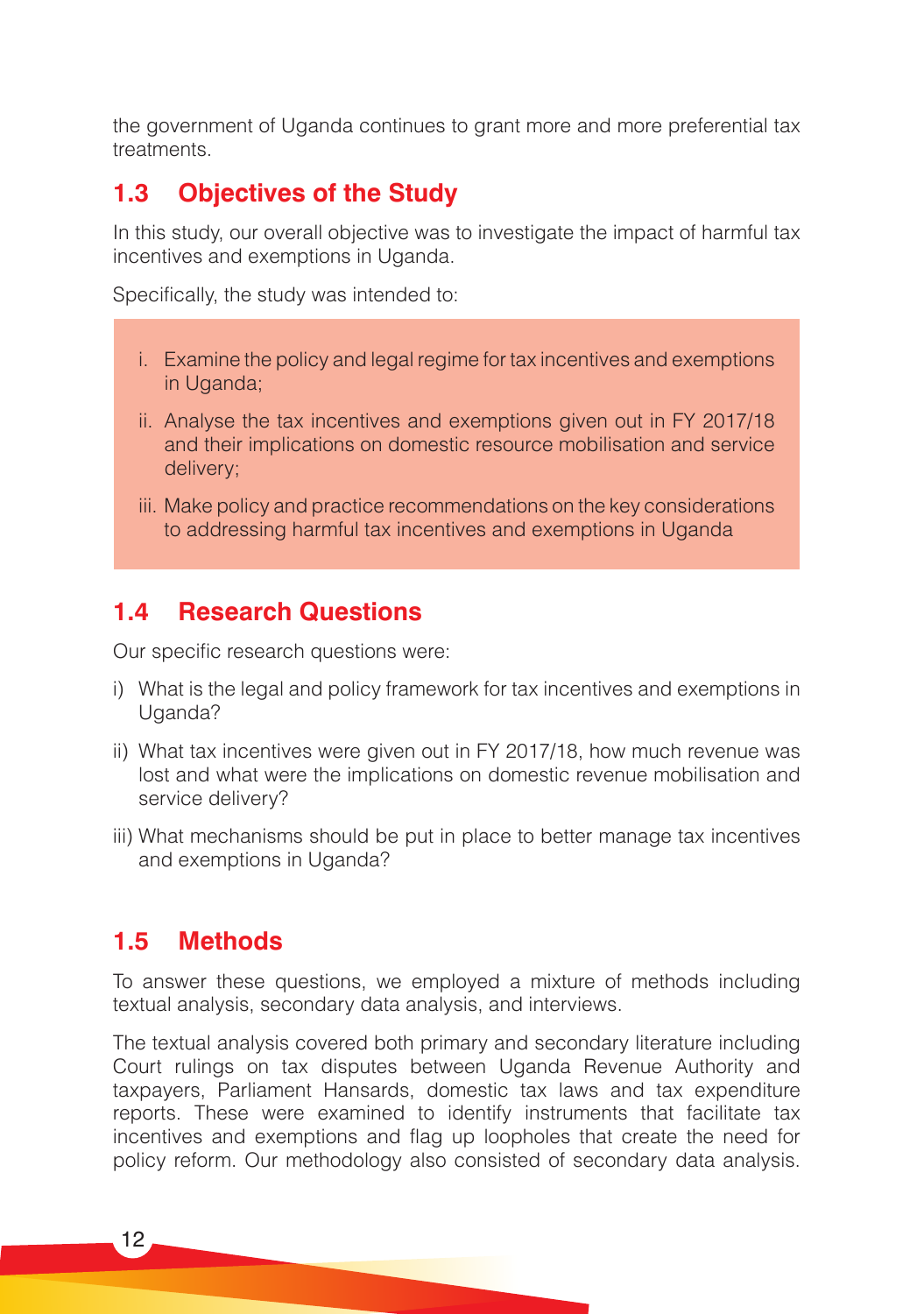Specifically, it was largely based on data at the Uganda Revenue Authority in its automated systems- e-tax, ehub and ASYCUDA world systems.

Lastly, we engaged in detailed interviews/discussions with officials from the URA including those in business policy division and legal department and other senior officials. Outside the Uganda Revenue Authority, we conducted interviews with representatives from Ministry of Finance Planning and Economic Development- Tax Policy Department.

The rest of the paper is arranged as follows. In Chapter two, we discuss the legal frame work for granting tax exemptions and incentives in Uganda. In chapter three, we discuss the different tax exemptions that were operational in 2017/18, their implications in terms of revenue forgone and service delivery and the challenges or risks posed by tax exemptions. We then conclude in chapter four with suggestions to effectively manage tax exemptions in the future.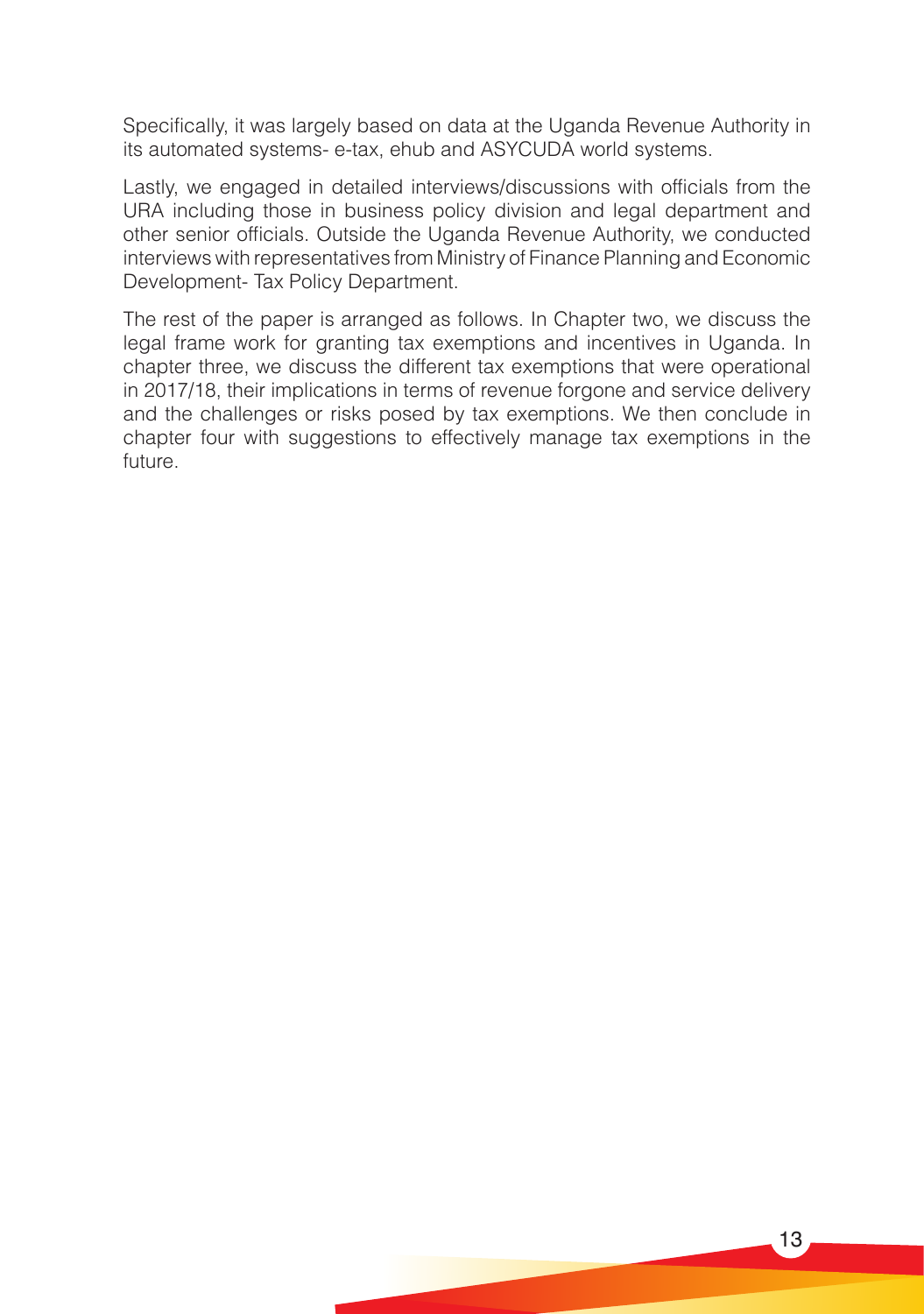# **CHAPTER TWO:**

# **THE LEGAL FRAME WORK FOR GRANTING TAX EXEMPTIONS AND INCENTIVES IN UGANDA**

## **2.0 Introduction**

The duty to pay taxes is sanctioned by the constitution of the Republic of Uganda. This gives powers to parliament to enact laws under which taxes are levied, Article 152(1). Similarly, tax exemptions also have their roots right from the constitution. As was stated by the Supreme Court, '…the duty to pay taxes is sanctioned by the Constitution. Unless exempted, the obligation to pay income tax is mandatory.<sup>1</sup> Therefore once Parliament has passed a statute creating a particular tax, the obligation to pay is mandatory unless one is clearly exempted.

Uganda's tax statutes treat tax exemptions with very little favour. Tax exempting provisions are to be strictly construed against the person who benefits from the exemption. As was stated by the Court of Appeal in Crane Bank v URA,<sup>2</sup> 'Laws which permit tax exemptions must be construed strictissimi juris against the entity claiming the same. Thus, he who seeks to be this privileged must justify it by words too plain to be mistaken and so categorical to be misinterpreted.'

Tax exemptions in Uganda can be broadly put into two categories: Those that are within the tax laws and those that are granted by the executive arm of government. We discuss these below:

## **2.1 Tax Exemptions within Tax Laws**

All tax laws including Income Tax Act, Value Added Tax (VAT), Excise Duty, Local Service Tax and Customs External Tariff have provisions for tax exemptions. For 2017/18, the following exemptions were operational.

<sup>1</sup> Uganda Revenue Authority v Kajura [2017] UGSC 63

<sup>2</sup> Crane Bank v URA CA No. 96 of 2012 cited with approval by the Supreme Court in Uganda Revenue Authority v Kajura [2017] UGSC 63; A similar approach was adopted by the High Court in Babibaasa Frank v The Commissioner General URA HCCS No 434 of 2011.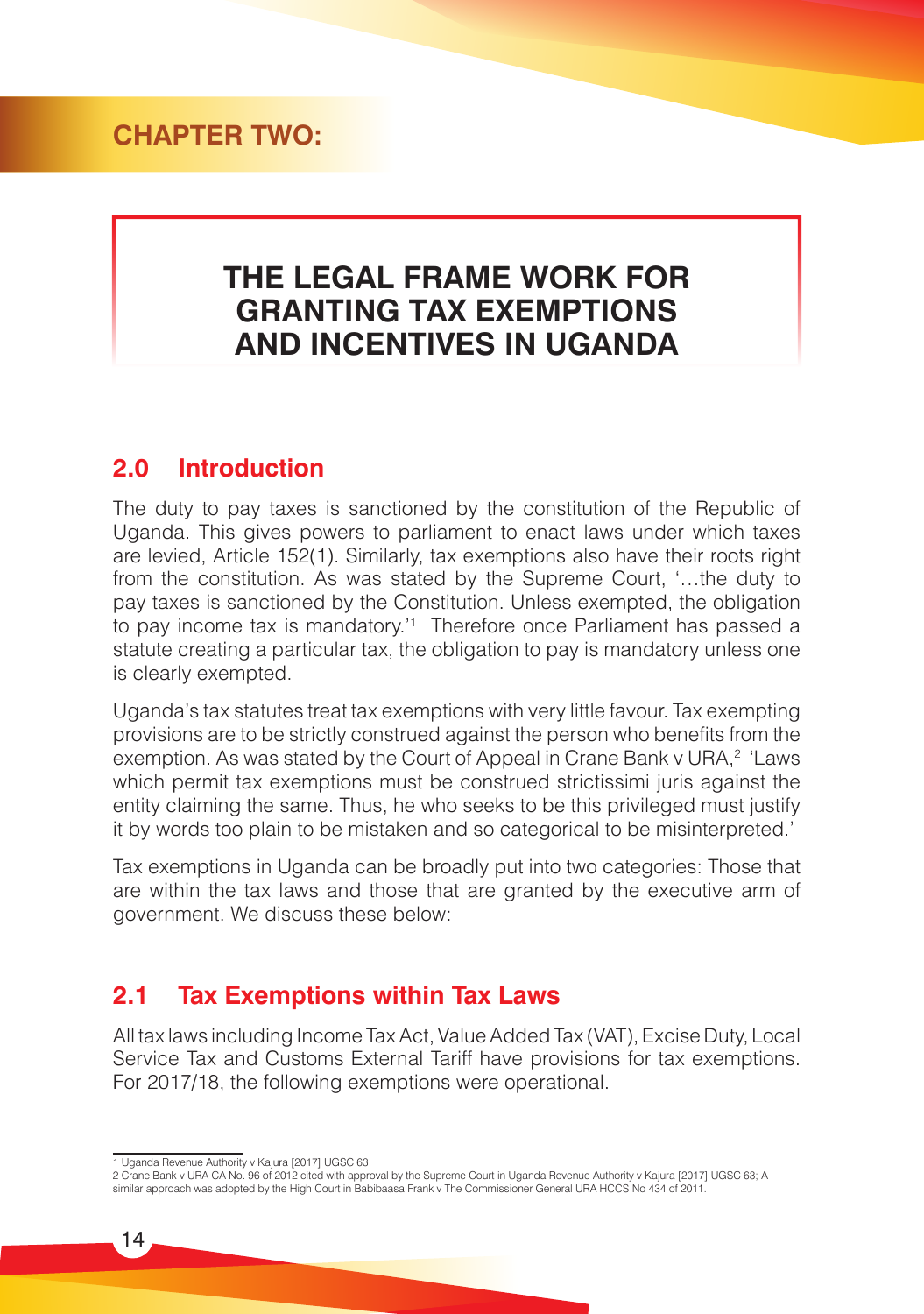# **Table 1: List of Exempt Incomes/ Items in 2017/18**

| <b>Tax Type</b>             | <b>Exemptions</b>                                                                                                                                                                                                |  |  |  |  |  |  |
|-----------------------------|------------------------------------------------------------------------------------------------------------------------------------------------------------------------------------------------------------------|--|--|--|--|--|--|
| Pay As You                  | 1. Employees earning UGX. 235,000 monthly and below.                                                                                                                                                             |  |  |  |  |  |  |
| Earn (PAYE)                 | 2. Employment Income of the Police and Armed forces.                                                                                                                                                             |  |  |  |  |  |  |
|                             | 3. Pensions.                                                                                                                                                                                                     |  |  |  |  |  |  |
|                             | 4. Allowances for members of parliament.                                                                                                                                                                         |  |  |  |  |  |  |
| <b>Corporate Tax</b>        | 1. The Dividend received by a resident company from another resident<br>company where it controls more than 25% of the total share.                                                                              |  |  |  |  |  |  |
|                             | 2. Incomes of Professional bodies.                                                                                                                                                                               |  |  |  |  |  |  |
|                             | 3. Income of Bujagali hydro power project.                                                                                                                                                                       |  |  |  |  |  |  |
|                             | 4. Interest income for SACCOs.                                                                                                                                                                                   |  |  |  |  |  |  |
| <b>Presumptive</b><br>Tax   | Taxpayers whose Gross turnover is less than UGX.10 million.                                                                                                                                                      |  |  |  |  |  |  |
| <b>Rental income</b><br>tax | 20% of the Gross rent as expenditures and losses incurred                                                                                                                                                        |  |  |  |  |  |  |
| <b>Withholding</b><br>tax   | 1. Companies deemed to be complying with Income tax are exempted.<br>[The Commissioner General profiles and gazettes them on a year-to-<br>year basis].                                                          |  |  |  |  |  |  |
|                             | 2. Interest paid by (i) a natural person (ii) by a company to associated<br>company or which is exempted from tax in the hands of recipient.                                                                     |  |  |  |  |  |  |
|                             | 3. Interest paid by a resident company were debentures:                                                                                                                                                          |  |  |  |  |  |  |
|                             | (i) Were issued by the company outside Uganda for the purpose of<br>raising a loan outside Uganda.                                                                                                               |  |  |  |  |  |  |
|                             | (ii)Were widely issued for the purpose of raising funds for use by the<br>company in a business carried on in Uganda. or the interest is paid to<br>a bank or a financial institution of a public character, and |  |  |  |  |  |  |
|                             | (iii) The interest is paid outside Uganda.                                                                                                                                                                       |  |  |  |  |  |  |
|                             | 4. Dividends paid to a company controlling 25% or more of the voting<br>powers                                                                                                                                   |  |  |  |  |  |  |
| <b>Excise Duty</b>          | 1. Duty Free Sales & Exports.                                                                                                                                                                                    |  |  |  |  |  |  |
|                             | 2. Locally produced beer whose local input is lower than 75% of the<br>finished product.                                                                                                                         |  |  |  |  |  |  |
|                             | 3. Sugar imported for Industrial use.                                                                                                                                                                            |  |  |  |  |  |  |
|                             | 4. Phone and Landlines Public Pay phones talk time for diplomats.                                                                                                                                                |  |  |  |  |  |  |
|                             | 5. Furniture manufactured using local timber.                                                                                                                                                                    |  |  |  |  |  |  |
|                             | 6. Furniture specifically for use in hospitals                                                                                                                                                                   |  |  |  |  |  |  |
|                             |                                                                                                                                                                                                                  |  |  |  |  |  |  |
|                             |                                                                                                                                                                                                                  |  |  |  |  |  |  |
|                             |                                                                                                                                                                                                                  |  |  |  |  |  |  |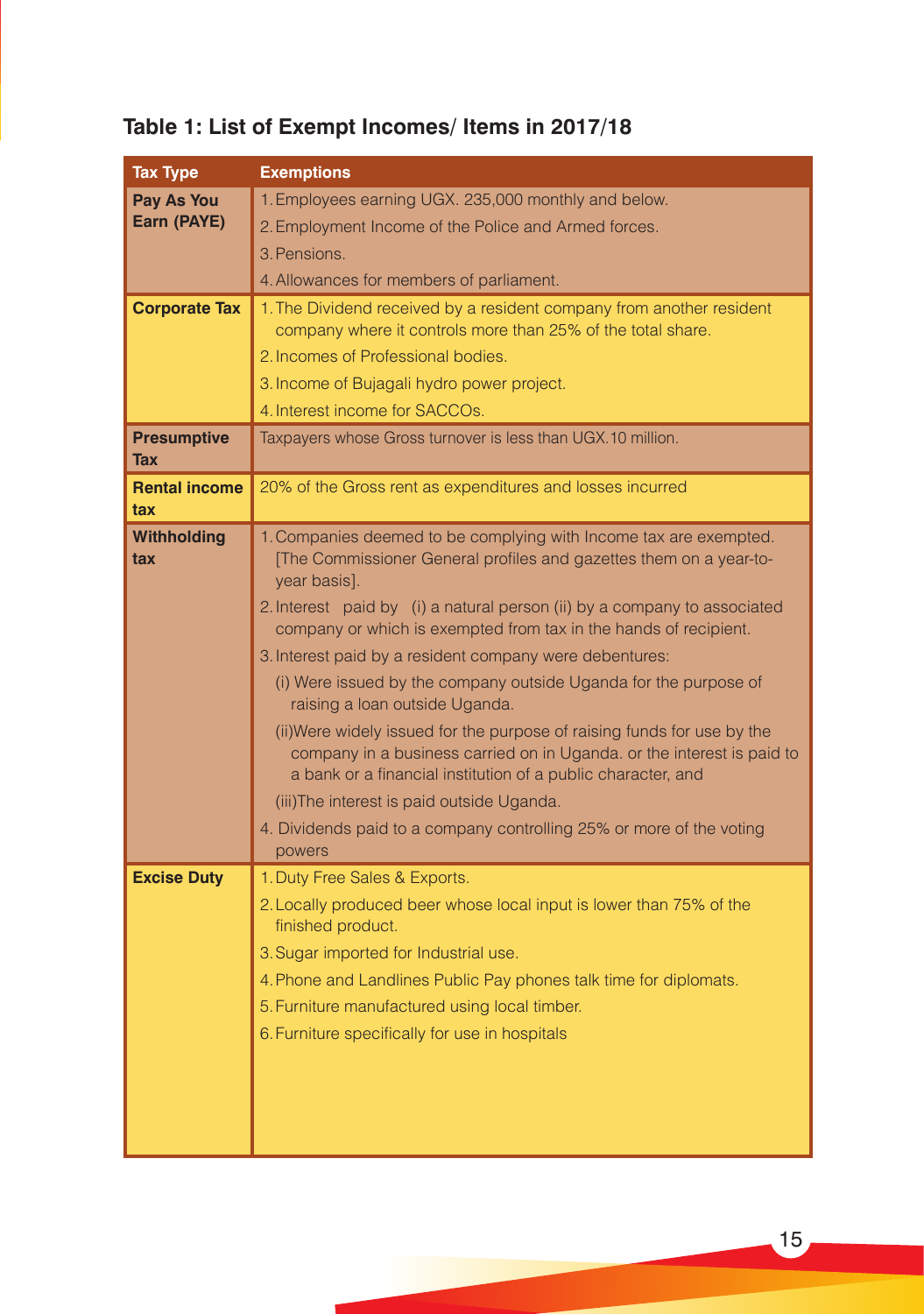| <b>Tax Type</b> | <b>Exemptions</b>                                                                                                                                                                                                                                                                                                                                                                                                                                                                                                                                                                                                                                                                                                                                                                     |  |  |  |
|-----------------|---------------------------------------------------------------------------------------------------------------------------------------------------------------------------------------------------------------------------------------------------------------------------------------------------------------------------------------------------------------------------------------------------------------------------------------------------------------------------------------------------------------------------------------------------------------------------------------------------------------------------------------------------------------------------------------------------------------------------------------------------------------------------------------|--|--|--|
| <b>VAT</b>      | 1. The supply of unprocessed foodstuffs, unprocessed agricultural<br>products except wheat grain and livestock.                                                                                                                                                                                                                                                                                                                                                                                                                                                                                                                                                                                                                                                                       |  |  |  |
|                 | 2. The supply of postage stamps.                                                                                                                                                                                                                                                                                                                                                                                                                                                                                                                                                                                                                                                                                                                                                      |  |  |  |
|                 | 3. The supply of unimproved land.                                                                                                                                                                                                                                                                                                                                                                                                                                                                                                                                                                                                                                                                                                                                                     |  |  |  |
|                 | 4. The supply of betting, lotteries, and games of chance including Casinos.                                                                                                                                                                                                                                                                                                                                                                                                                                                                                                                                                                                                                                                                                                           |  |  |  |
|                 | 5. Supply of Petroleum fuels subject to excise duty, (motor spirit, kerosene<br>and gas oil),                                                                                                                                                                                                                                                                                                                                                                                                                                                                                                                                                                                                                                                                                         |  |  |  |
|                 | 6. Spirit type jet fuel and Kerosene type jet fuel,                                                                                                                                                                                                                                                                                                                                                                                                                                                                                                                                                                                                                                                                                                                                   |  |  |  |
|                 | 7. The supply of precious metals and other valuables to the Bank of<br>Uganda for State Treasury,                                                                                                                                                                                                                                                                                                                                                                                                                                                                                                                                                                                                                                                                                     |  |  |  |
|                 | 8. VAT on contraceptives sheathes and arcaricides,                                                                                                                                                                                                                                                                                                                                                                                                                                                                                                                                                                                                                                                                                                                                    |  |  |  |
|                 | 9. The supply of feeds for poultry and livestock,                                                                                                                                                                                                                                                                                                                                                                                                                                                                                                                                                                                                                                                                                                                                     |  |  |  |
|                 | 10. Supply of menstrual Cups.                                                                                                                                                                                                                                                                                                                                                                                                                                                                                                                                                                                                                                                                                                                                                         |  |  |  |
|                 | 11. The supply of deep cycle batteries and composite lanterns.                                                                                                                                                                                                                                                                                                                                                                                                                                                                                                                                                                                                                                                                                                                        |  |  |  |
|                 | 12. The supply of animal feeds and pre-mixes.                                                                                                                                                                                                                                                                                                                                                                                                                                                                                                                                                                                                                                                                                                                                         |  |  |  |
|                 | 13. The supply by way of sale, leasing or letting of immovable property,<br>other than; (i) a sale, lease or letting of commercial premises; (ii) a sale,<br>lease or letting for parking or storing cars or other vehicles; (iii) a sale,<br>lease or letting of hotel or holiday accommodation; (iv) a sale, lease or<br>letting for periods not exceeding three months; or (v) a sale, lease or<br>letting of service apartments                                                                                                                                                                                                                                                                                                                                                   |  |  |  |
|                 | 14. The supply of power generated by Solar.                                                                                                                                                                                                                                                                                                                                                                                                                                                                                                                                                                                                                                                                                                                                           |  |  |  |
|                 | 15. The supply of machinery, tools and implements suitable for use<br>only in agriculture and for purposes of this "machinery, tools and<br>implements" means - (i)knapsack sprayers;(ii) ox ploughs ; (iii) drinkers<br>and feeders for chicken; (iv) agricultural tractors(including walking<br>tractors); (v) disk harrows; (vi) cultivators; (vii) ploughs; (viii) weeders;<br>(ix) seeders; (x) planters; (xi) sub soilers; (xii) seed drills;<br>(xiii) threshers; (xiv) bale wrappers; (xv) milking machinery; (xvi) milk<br>coolers; (xvii) maize mills; (xviii) wheat flour mills; (xix) homogenizers;<br>(xx) dairy machinery; (xxi) grain cleaners and sorters; (xxii) feed<br>grinders hatcheries; and (xxiii) implements used for artificial<br>insemination in animals" |  |  |  |
|                 |                                                                                                                                                                                                                                                                                                                                                                                                                                                                                                                                                                                                                                                                                                                                                                                       |  |  |  |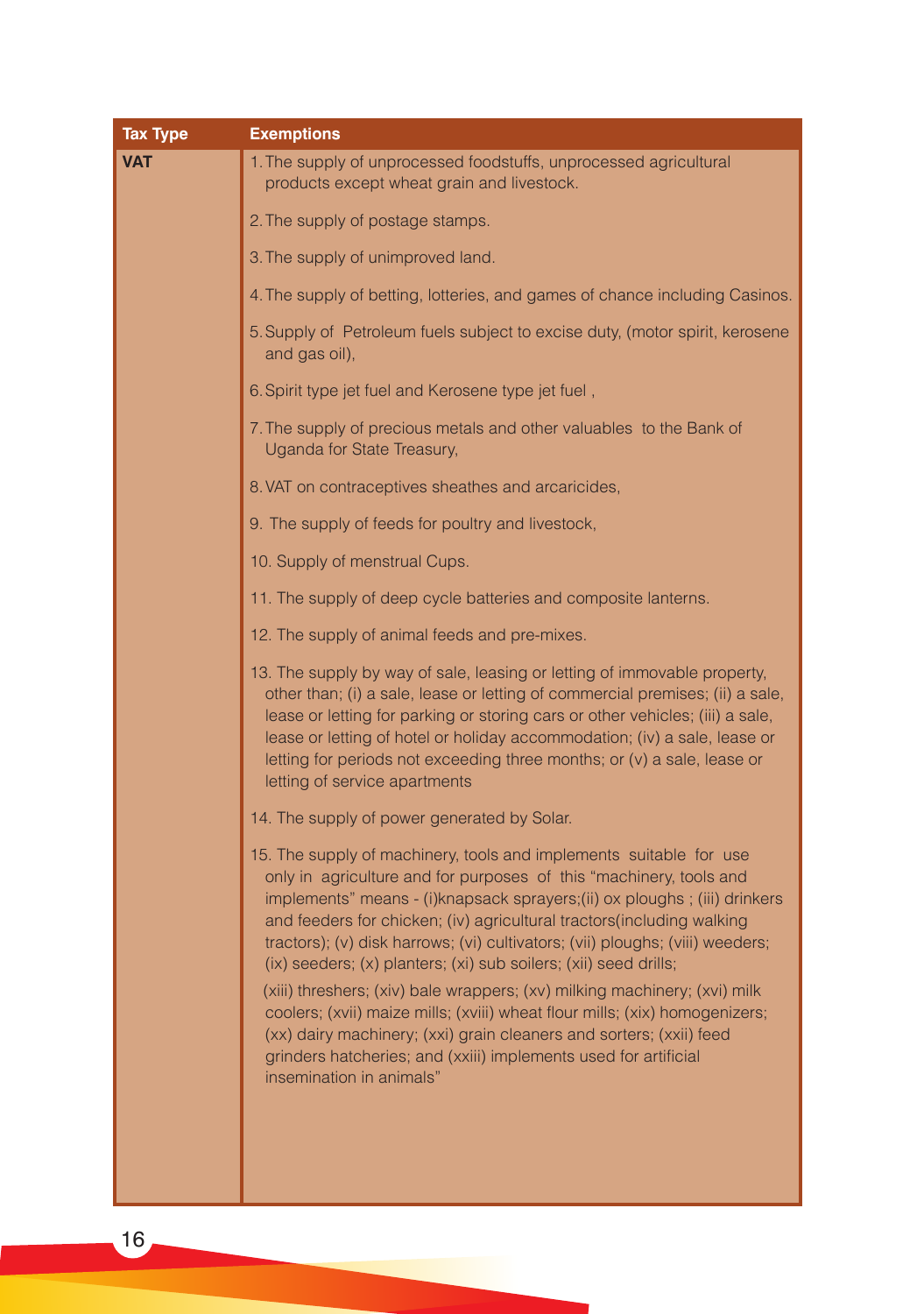| <b>Tax Type</b>             | <b>Exemptions</b>                                                                                                                                                                                                                                                                                                                                                                                                                                                                                                                                                                                                                                                              |  |  |  |  |  |
|-----------------------------|--------------------------------------------------------------------------------------------------------------------------------------------------------------------------------------------------------------------------------------------------------------------------------------------------------------------------------------------------------------------------------------------------------------------------------------------------------------------------------------------------------------------------------------------------------------------------------------------------------------------------------------------------------------------------------|--|--|--|--|--|
|                             | 16. The supply of dental , medical and veterinary goods and for the<br>purposes of this paragraph "goods" means: Dental, medical and<br>veterinary equipment, ambulances, contraceptives of all forms, maternity<br>kits (mama kits), medical examination gloves, medicated cotton wool,<br>mosquito nets, acaricides, insecticides and mosquito repellent devices,<br>and diapers.                                                                                                                                                                                                                                                                                            |  |  |  |  |  |
|                             | 17. The supply of educational services.                                                                                                                                                                                                                                                                                                                                                                                                                                                                                                                                                                                                                                        |  |  |  |  |  |
|                             | 18. The supply of medical, dental, and nursing services.                                                                                                                                                                                                                                                                                                                                                                                                                                                                                                                                                                                                                       |  |  |  |  |  |
|                             | 19. The supply of social welfare services.                                                                                                                                                                                                                                                                                                                                                                                                                                                                                                                                                                                                                                     |  |  |  |  |  |
|                             | 20. The supply of passenger transportation services other than Tour and<br>Travel.                                                                                                                                                                                                                                                                                                                                                                                                                                                                                                                                                                                             |  |  |  |  |  |
|                             | 21. The supply of crop extension services.                                                                                                                                                                                                                                                                                                                                                                                                                                                                                                                                                                                                                                     |  |  |  |  |  |
|                             | 22. Supply of irrigation works, sprinklers and ready to use drip lines.                                                                                                                                                                                                                                                                                                                                                                                                                                                                                                                                                                                                        |  |  |  |  |  |
|                             | 23. The supply of financial services.                                                                                                                                                                                                                                                                                                                                                                                                                                                                                                                                                                                                                                          |  |  |  |  |  |
|                             |                                                                                                                                                                                                                                                                                                                                                                                                                                                                                                                                                                                                                                                                                |  |  |  |  |  |
| <b>Local Service</b><br>Tax | 1. The salaries of the following categories of people are exempted from<br>LST; Members of the Uganda Police Force, Members of the Uganda<br>Prisons Service, Members of the Uganda People's Defense Forces.<br>2. Unemployed persons, peasants (people living in poverty and unable to<br>earn a minimum income to access basic necessities of life), and<br>3. Members of the Diplomatic Missions Accredited to Uganda.<br>4. Employment Income less than UGX 100,000<br>5. Self-employed professionals with less than UGX 500,000 per year<br>6. Self-employed artisans with less than UGX 200,000 per year<br>7. Business men/ women with less than UGX 5,000,000 per year |  |  |  |  |  |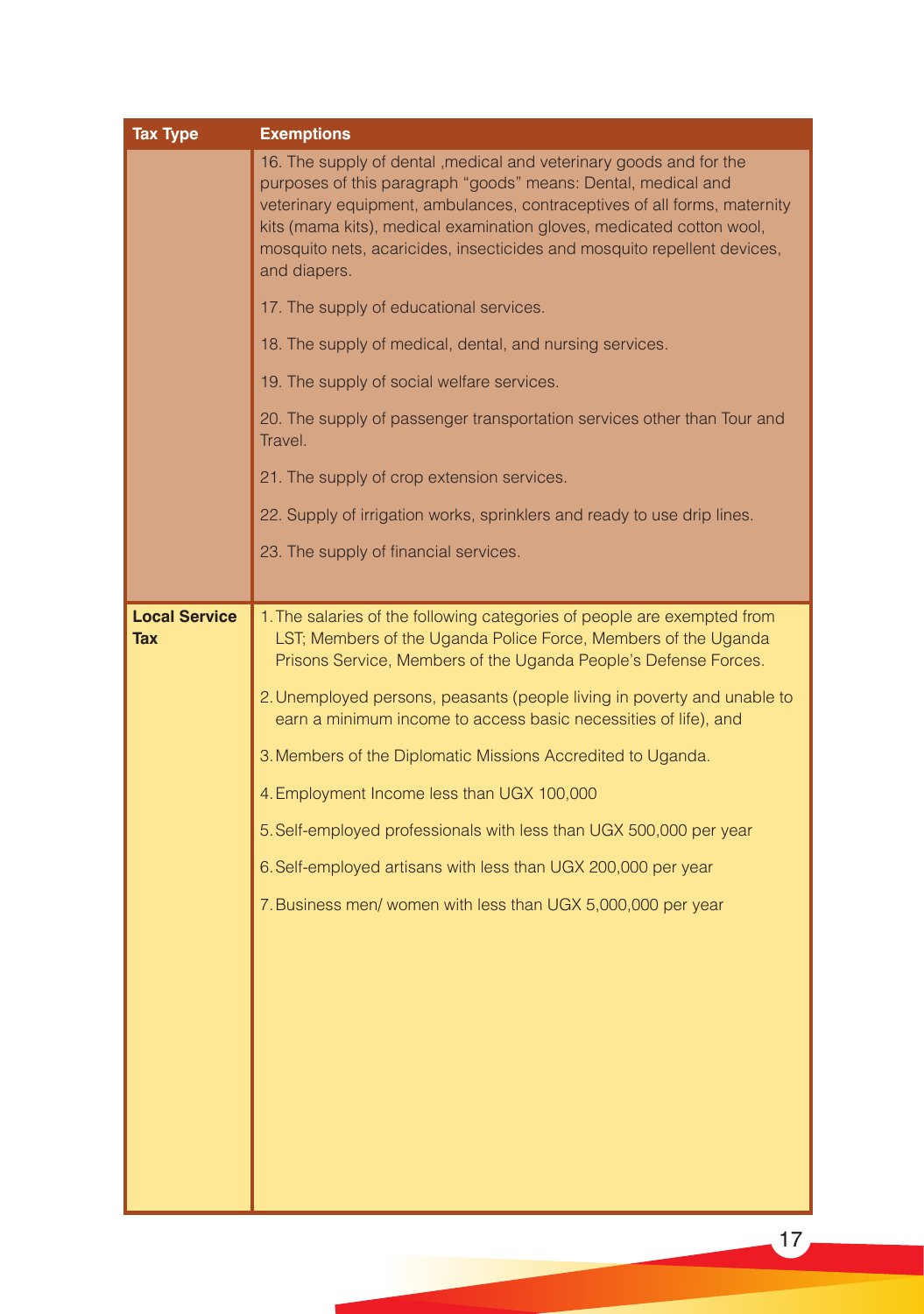| <b>Tax Type</b>                 | <b>Exemptions</b>                                                                                                                                                                                                                                                                                                                                                                                                                        |
|---------------------------------|------------------------------------------------------------------------------------------------------------------------------------------------------------------------------------------------------------------------------------------------------------------------------------------------------------------------------------------------------------------------------------------------------------------------------------------|
| <b>Import Duty</b>              | 1. Educational materials, vehicles & equipment designed for dis-abled<br>persons.                                                                                                                                                                                                                                                                                                                                                        |
|                                 | 2. Duty on medicaments.                                                                                                                                                                                                                                                                                                                                                                                                                  |
|                                 | 3. Solar equipment and parts.                                                                                                                                                                                                                                                                                                                                                                                                            |
|                                 | 4. Paper for printing text books, examination papers and covers.                                                                                                                                                                                                                                                                                                                                                                         |
|                                 | 5. Personal effects.                                                                                                                                                                                                                                                                                                                                                                                                                     |
|                                 | 6. Essential inputs for the hotel industry excluding construction materials<br>"Any of the following goods engraved or printed or marked with the hotel<br>logo imported by a licensed hotel for its use: (a) Washing machines; (b)<br>Kitchen Ware; (c) Cookers; (d) Fridges and freezers, (e) Air Conditioning<br>Systems; (f) Cutlery; (g) Televisions; (h) Carpets; (i) Furniture; (j) Linen<br>and Curtains;(k) Gymnasium equipment |
|                                 | 7. Industrial spare parts imported as replacement parts used exclusively<br>on industrial machinery classified in Chapters 84 and 85 of the EAC.                                                                                                                                                                                                                                                                                         |
|                                 | 8. Stranded wire used in manufacture of tyres.                                                                                                                                                                                                                                                                                                                                                                                           |
|                                 | 9. Treads for cold retreading used in the retreading of tyres.                                                                                                                                                                                                                                                                                                                                                                           |
|                                 | 10. Packaging materials for use in the manufacture of goods for export.                                                                                                                                                                                                                                                                                                                                                                  |
|                                 | 11. Raw materials for use in manufacture of aluminum cans for the dairy<br>industry.                                                                                                                                                                                                                                                                                                                                                     |
|                                 | 12. Refrigerated trucks.                                                                                                                                                                                                                                                                                                                                                                                                                 |
|                                 | 13. Insulated tankers.                                                                                                                                                                                                                                                                                                                                                                                                                   |
|                                 | 14. Heat insulated milk tanks for dairy industry.                                                                                                                                                                                                                                                                                                                                                                                        |
|                                 | 15. Motor vehicles specially designed for refuse/ garbage collection<br>and disposal imported or purchased by local authorities or persons<br>contracted by local authorities to collect refuse/garbage                                                                                                                                                                                                                                  |
|                                 |                                                                                                                                                                                                                                                                                                                                                                                                                                          |
| <b>Petroleum</b><br><b>Duty</b> | Sales to Diplomats, Embassies and Bicycle Manufacturers                                                                                                                                                                                                                                                                                                                                                                                  |
|                                 |                                                                                                                                                                                                                                                                                                                                                                                                                                          |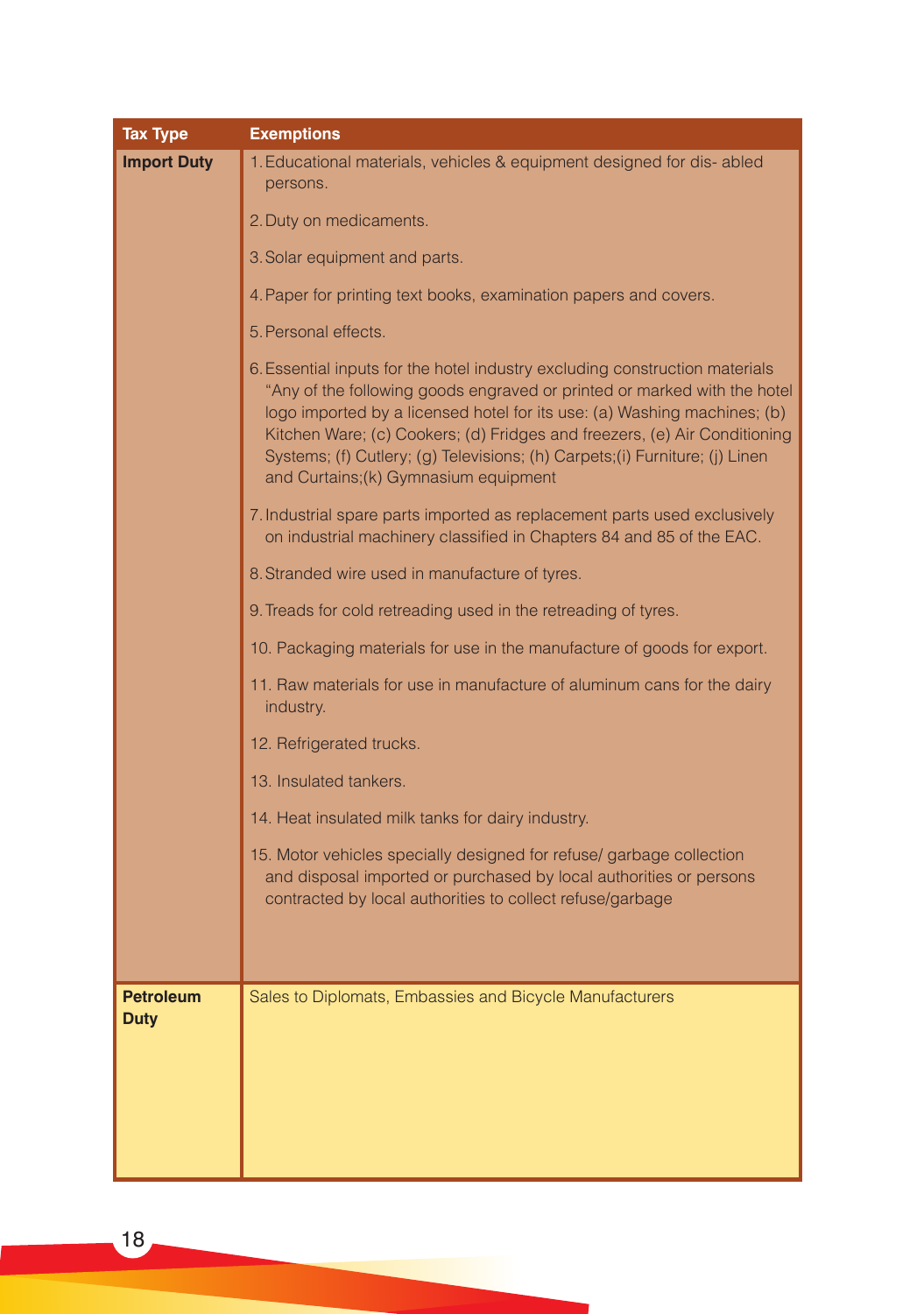| <b>Tax Type</b>                      | <b>Exemptions</b>                                                                                                                                                         |
|--------------------------------------|---------------------------------------------------------------------------------------------------------------------------------------------------------------------------|
| <b>Excise Duty</b><br>on imports     | Furniture for use in Hospitals                                                                                                                                            |
|                                      |                                                                                                                                                                           |
| <b>VAT on</b>                        | 1. The supply of unprocessed foodstuffs, including agricultural livestock.                                                                                                |
| <b>imports</b>                       | 2. The supply of postage stamps.                                                                                                                                          |
|                                      | 3. The supply of unimproved land.                                                                                                                                         |
|                                      | 4. The supply of betting, lotteries, and games of chance including Casinos.                                                                                               |
|                                      | 5. Supply of Petroleum fuels subject to excise duty, (motor spirit, kerosene<br>and gas oil),                                                                             |
|                                      | 6. Spirit type jet fuel and kerosene type jet fuel,                                                                                                                       |
|                                      | 7. The supply of precious metals and other valuables to the Bank of<br>Uganda for State Treasury,                                                                         |
|                                      | 8. VAT on contraceptives sheathes and acaricides,                                                                                                                         |
|                                      | 9. The supply of feeds for poultry and livestock,                                                                                                                         |
|                                      | 10. Supply of menstrual Cups.                                                                                                                                             |
|                                      | 11. The supply of deep cycle batteries and composite lanterns.                                                                                                            |
|                                      | 12. The supply of animal feeds and pre-mixes.                                                                                                                             |
|                                      | 13. Imported goods for use by contractors and subcontractors of                                                                                                           |
|                                      | hydroelectric power projects                                                                                                                                              |
|                                      |                                                                                                                                                                           |
| <b>Withholding</b><br>tax on imports | 1) Government Imports                                                                                                                                                     |
|                                      | 2) Importers with a certificate exempting them from 6% withholding tax.                                                                                                   |
|                                      | 3)Supply or importation of petroleum or petroleum products, including<br>furnace oil, other than cosmetics and fabrics or yarn manufactured out<br>of petroleum products; |
|                                      | 4) Supply or importation of human or animal drugs                                                                                                                         |
|                                      | 5)Supply or importation of scholastic materials for use only in<br>educational institutions;                                                                              |
|                                      | 6) The supply or importation of raw materials                                                                                                                             |
|                                      |                                                                                                                                                                           |
|                                      |                                                                                                                                                                           |
| <b>Environmental</b><br>Levy         | Vehicles below 5 years from the date of manufacture.                                                                                                                      |
|                                      |                                                                                                                                                                           |
|                                      |                                                                                                                                                                           |
|                                      |                                                                                                                                                                           |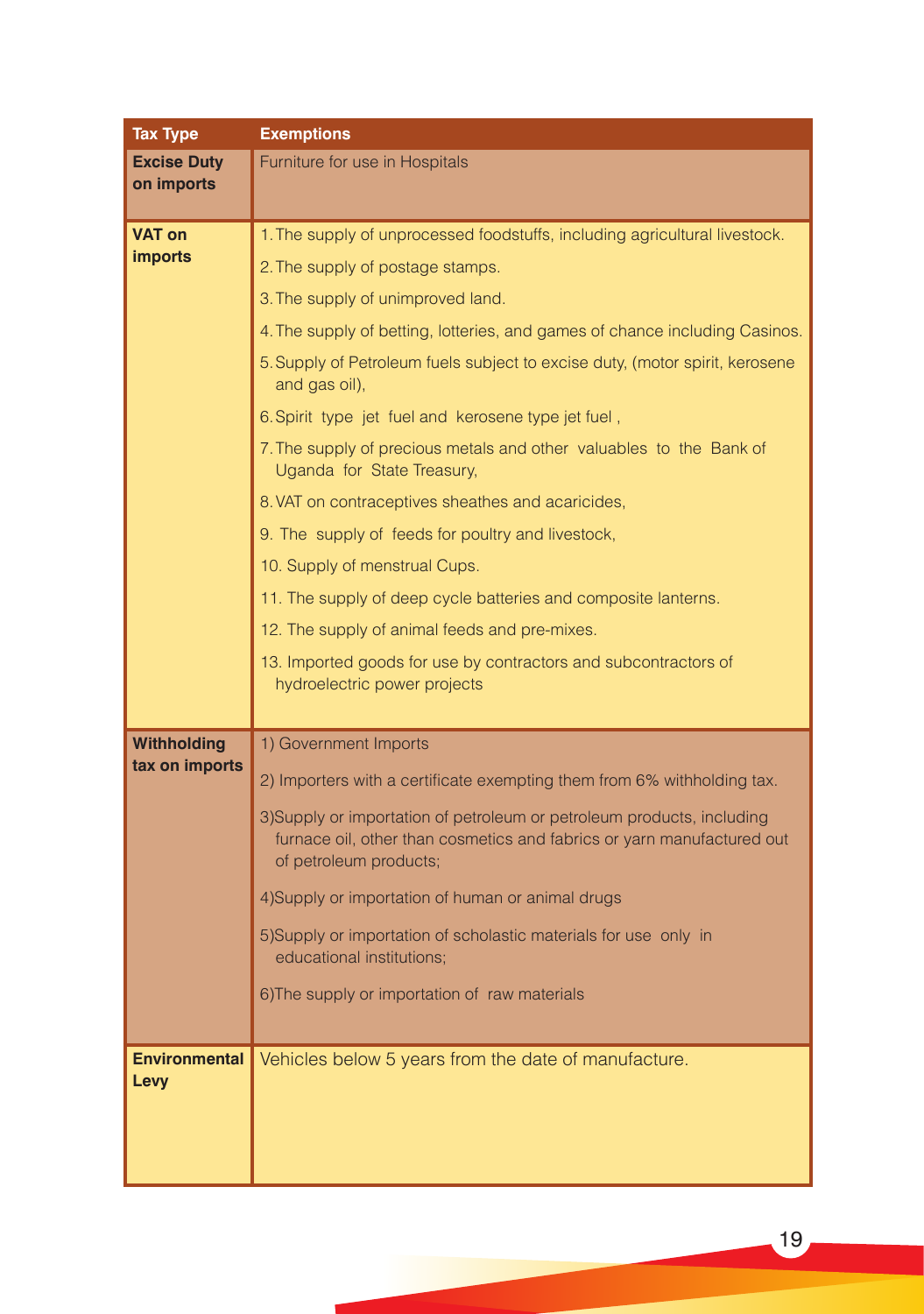# **2.2 Exemptions granted by the Executive**

Historically, in Uganda, tax exemptions were the province of the executive. The Income Tax Decree of 1974 allowed considerable discretion to the minister to declare any class of income to be exempt from tax. Ministerial discretion in customs and excise taxes was prevalent. Section 4 of the Customs Tariff Act of 1970 allowed the minister to remit duty, in whole or in part. Most changes to the tax system in the 1990s were effected through ministerial discretion. The introduction of sales tax on all zero rated and exempt products in 1989/90 and the removal in 1993/94 of all exemptions from tax except those under bilateral agreements with foreign countries and accredited international institutions was all done as an exercise of ministerial discretion.

Over the years, Uganda has witnessed a distinct move away from ministerial discretion in the area of exemptions. In 1995/96, section 22 of the 1991 Investment Code was amended to abolish the granting of discretionary exemptions on import duties (and all other taxes) payable on imported plant and machinery for investors licensed by Uganda Investment Authority. The Income Tax Act introduced in 1997 abolished discretionary ministerial exemptions and tax holidays. The ministerial discretion under the Customs Tariff Act of 1970 was abolished by reforms in 2000/01.

However, despite the abolition of statutory ministerial discretion in tax matters, we still see government issuing tax waivers in recent years similar to the abolished ministerial discretion. These exemptions, which are not provided for by statute, primarily take the form of the government paying taxes on behalf of taxpayers or simply waiving off the tax. We discuss this in detail in the section 3.1.1.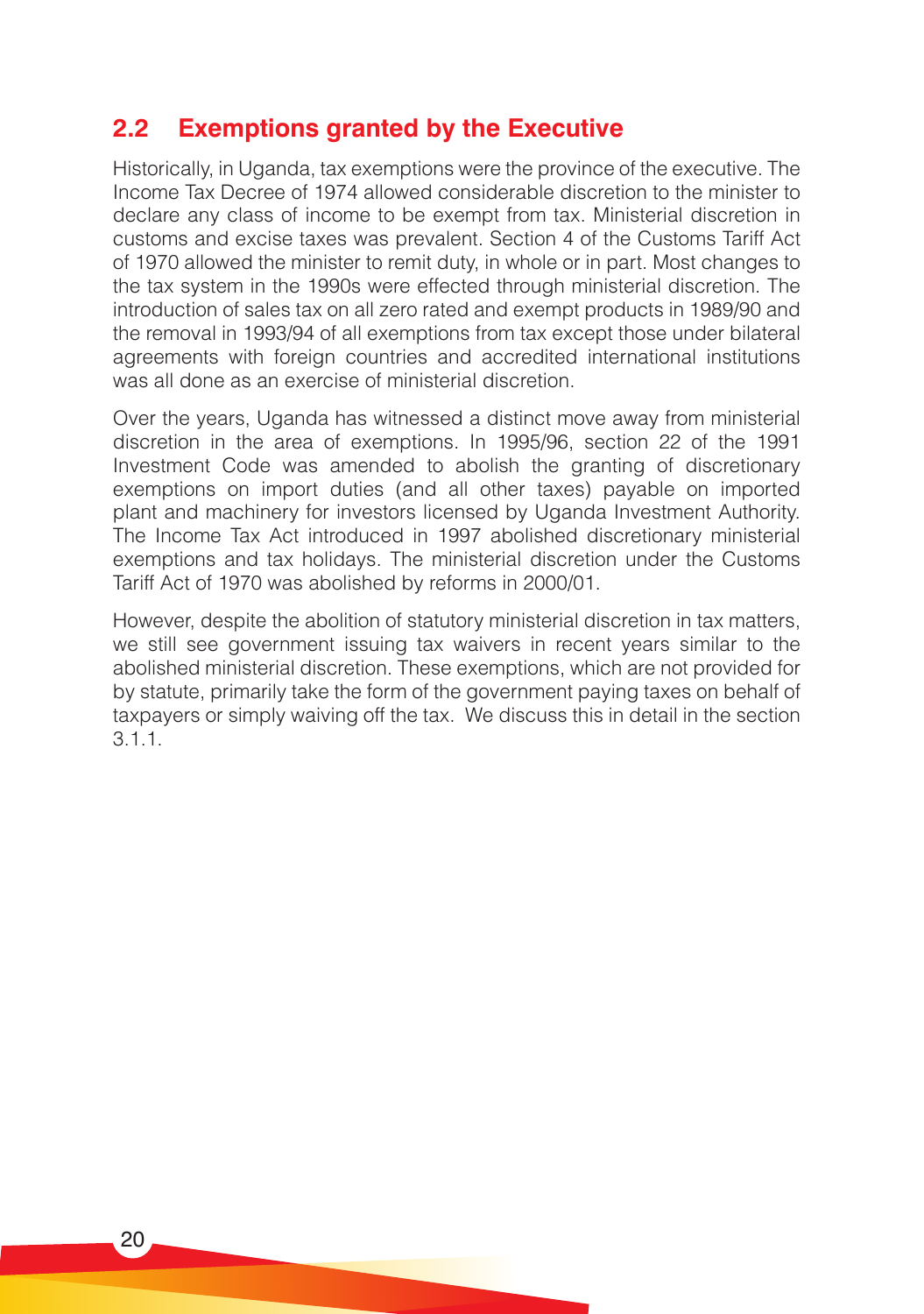# **CHAPTER THREE:**

# **HARMFUL TAX EXEMPTIONS GRANTED BY GOVERNMENT**

# **3.0 Introduction**

In instances where the rules for granting tax exemptions are not fixed, and incentives are granted arbitrarily, such system of discretionary tax waivers interferes with the free market by distorting it and creating unfair competition which favors the beneficiaries of the incentive policy at the expense of others. As a result, in addition to the revenue directly lost from these exemptions, there is revenue indirectly lost from the non-beneficiaries because their businesses are now affected because of unfair competition. Furthermore, it opens space for tax resistance in the form of protests, avoidance and evasion from the nonbeneficiaries.

# **3.1 Different Tax Exemptions Granted**

Below are some of the harmful exemptions that are hitting revenue mobilisation efforts and service delivery really hard.

#### **3.1.1 Government under takings**

These are exemptions where the government signs agreements with taxpayers to pay taxes on their behalf. Usually, beneficiary companies are those whose businesses are deemed to be of strategic importance. "Interestingly however, in some instances, some tax heads that do not even directly relate to the companies are also exempted such as PAYE. Government agencies are instructed to pay PAYE taxes for contractors/ employees for some of these companies," (interview response). Two of the beneficiary companies (names intentionally withheld) are exempted from almost all tax heads including corporation tax, VAT, Stamp duty, import duty and withholding taxes.

In the financial year 2016/17 the Government had committed to pay UGX 29 billion on behalf of Quality Chemicals for corporation tax, UGX 25 billion for Uganda Electricity Generation Company Ltd (UEGCL) for stamp duty, UGX 6 billion for Southern Range Nyanza in import taxes, UGX 5 billion for BIDCO (corporation tax), UGX 3 billion in import taxes for Aya Investments (import taxes) and UGX 1.5 billion in corporation tax for Steel and Tube industries,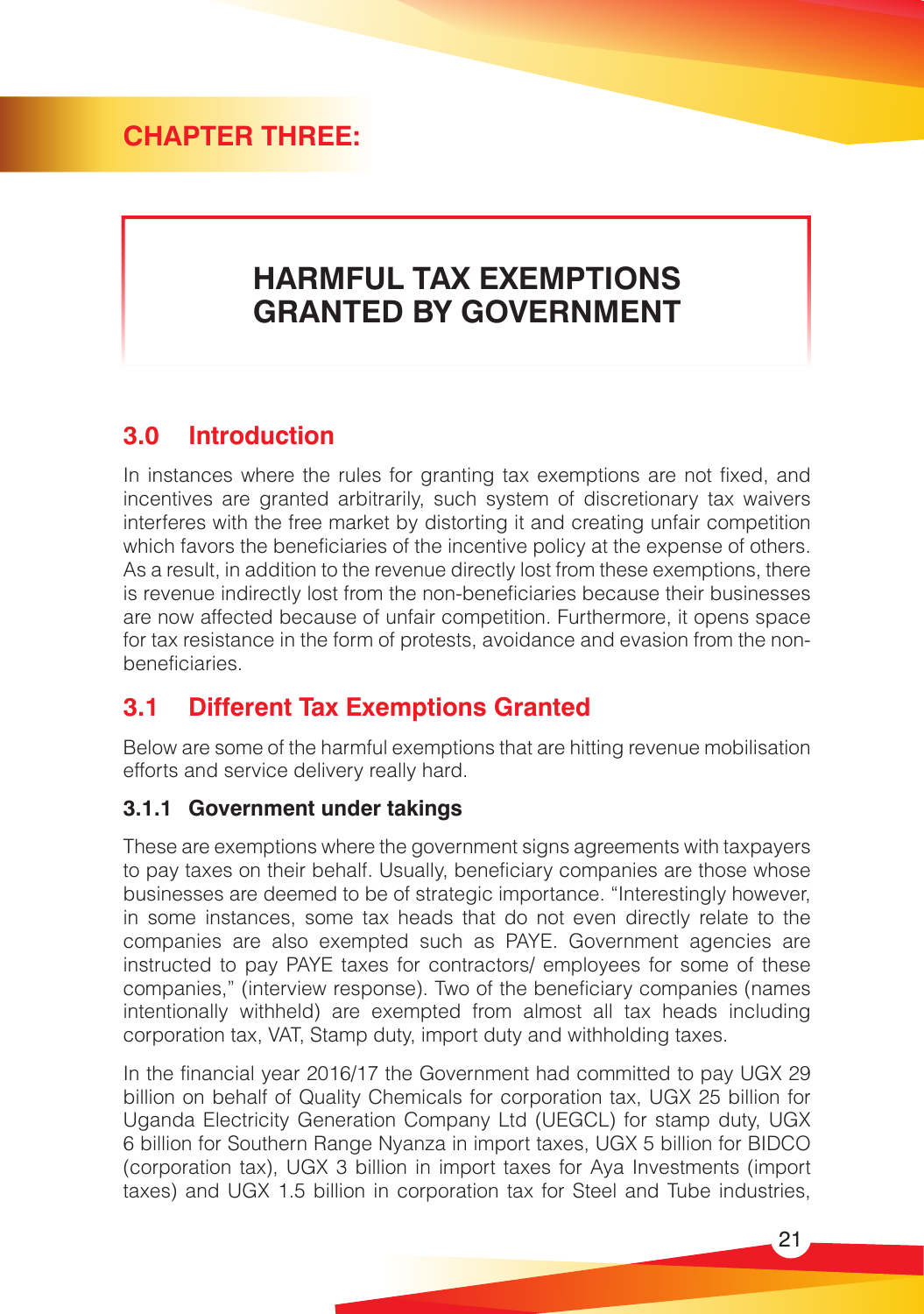(Parliament Hansards). In June 2017 it was reported that the Government had paid UGX 77.2 billion to Uganda Revenue Authority (URA) on behalf of seven private companies which the Minister of Finance had granted as tax waivers for varying periods<sup>3</sup>.

In FY 2017/18, government undertakings were UGX 102.81 Bns, (MoFPED 2017).

An investigation by Parliament's Budget Committee discovered that the majority of the agreements between the companies and government on which these payments were based were either not grounded in the law or lacked supporting evidence. Only the agreements with Uganda Electricity Generation Company Limited (UEGCL) was found to be in compliance with the law because it is a government owned entity<sup>4</sup>.

The Parliament Committee found that they specifically violated Article 119(5) of the Constitution which provides that 'no agreement, contract, treaty, convention or document by whatever name called, to which the Government is a party or in respect of which the Government has an interest, shall be concluded without legal advice from the Attorney General, except in such cases and subject to such conditions as Parliament may by law prescribe<sup>5</sup>.'

Evidence presented to the committee in support of the UGX 77.2 billion tax expenditures included various agreements. The agreement between the Government of Uganda and BIDCO Oil Refineries Ltd was signed on April 4, 2003. Article 5 of the agreement awarded a range of incentives to BIDCO, including corporation tax exemption for 25 years from the first year of project activities. The circumstances and procedures followed in granting the exemption were not legally supported. Aya Investments Ltd only had a letter dated July 29, 2015, written by the Minister of Finance to the company extending the period of exemption for payment of taxes and duties on hotel equipment and materials for the Hilton Hotel Project up to December 31, 2015. There were no supporting documents for Steel and Tube Industries Ltd exemption. For CIPLA Quality Chemicals Industries Ltd, a letter dated May 31, 2010 communicated a Government decision to pay income taxes on behalf of the company for a period of 10 years, effective July 1, 2009. For Southern Range Nyanza, a letter by the Minister of Finance to URA confirmed a decision by the Government to pay VAT and import duty on raw materials for textile manufacturers. The Committee ruled that the expenditures be treated as a loss or URA recover the money from the companies as the Government had never in fact paid the money on behalf of the companies. These commitments to pay were therefore in effect exemptions or waivers. URA, however, declined to pursue recovery of the money<sup>6</sup>. This money is therefore highly unlikely to be recovered.

5 Article 119(5) of the Constitution of the Republic of Uganda

<sup>3</sup> Solomon Arinaitwe, 'Govt pays Shs77.2 b in taxes for private firms', Daily Monitor, June 4 2017, https://www.monitor.co.ug/News/National/Govtpays-Shs77b-in--taxes-for-private-firms/688334-3955046-9nyhnt/index.html accessed 7 January 2019

<sup>4</sup> Solomon Arinaitwe, 'Govt pays Shs77b in taxes for private firms', Daily Monitor, June 4 2017, https://www.monitor.co.ug/News/National/Govtpays-Shs77b-in--taxes-for-private-firms/688334-3955046-9nyhnt/index.html accessed 7 January 2019.

<sup>6</sup> Umaru Kashaka, Government on the spot over sh47b tax exemptions, New Vision, 31 October 2018, https://www.newvision.co.ug/new\_vision/ news/1488727/government-spot-sh47b-tax-exemptions accessed 7 January 2019.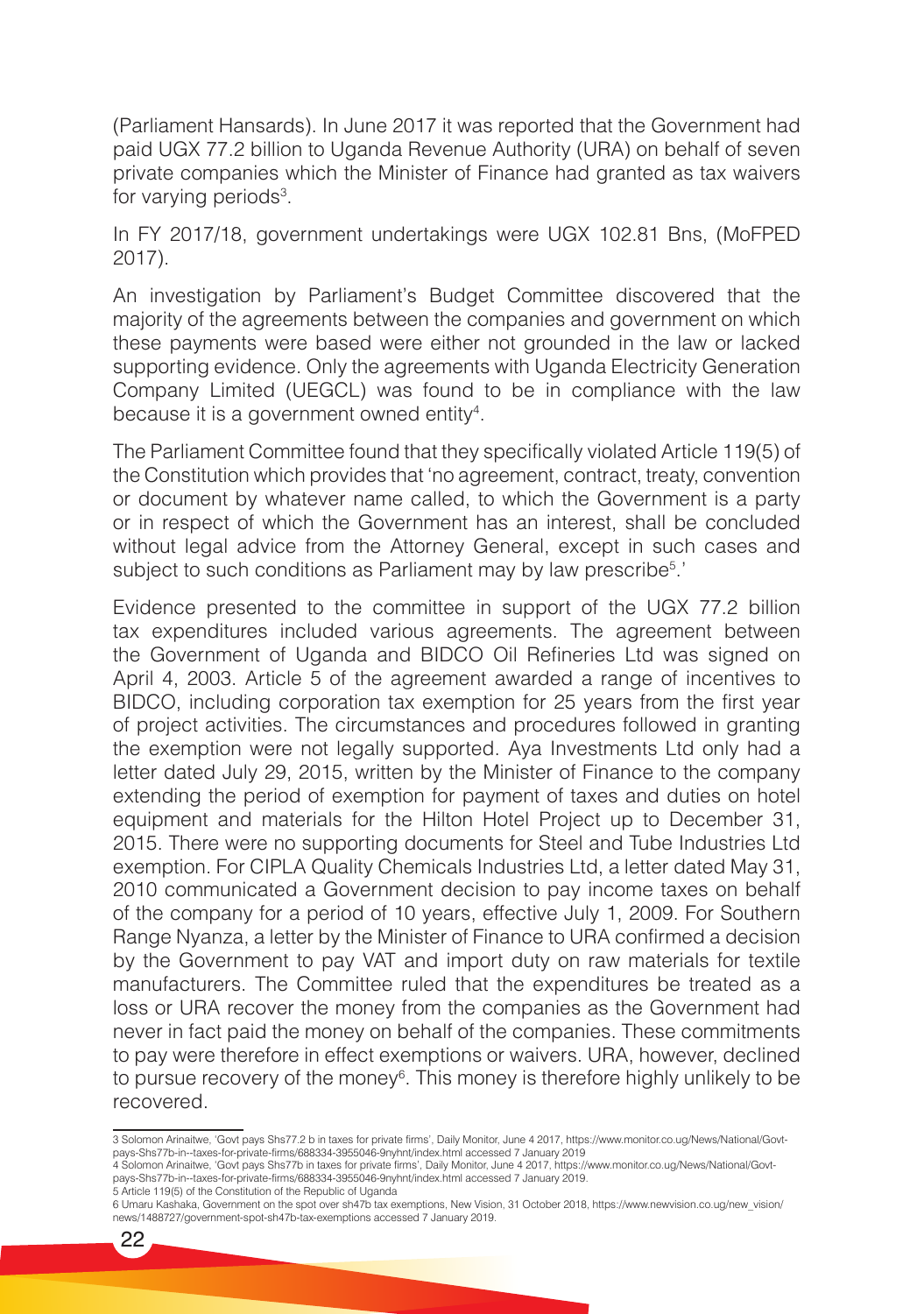It has been reported that between the Financial years 2009/10 and 2016/17, the Government paid UGX 198 billion in respect of tax expenditure on behalf of hotels, hospitals, textile companies, manufacturers of steel, milk, palm oil and tertiary institutions. These payments included exemptions on corporation tax, withholding tax, stamp duty, import duty and excise duty on behalf of the companies<sup>7</sup>.

As the Parliament Committee noted, these exemptions are of questionable legality. The Minister is given no power to issue such exemptions or waivers without Parliament approval under any statute. Article 154(1) of the Constitution provides that no monies shall be withdrawn from the Consolidated Fund except to meet expenditure charged on the fund by this Constitution or by an Act of Parliament; or where the issue of those monies has been authorized by an Appropriation Act<sup>8</sup>. As the payment of taxes that the Minister committed to is not authorised by Parliament or any statute, it is of questionable legality.

The mere entering into agreement is unlikely to satisfy the legal requirements. In the case of *Heritage Oil & GAS Ltd v Uganda Revenue Authority*<sup>9</sup> the appellant entered into a Production Sharing Agreement (PSA) for petroleum exploration, development and production with the Government of the Republic of Uganda. The agreement contained an arbitration clause to the effect that dispute under the agreement which could not be settled amicably within sixty days would be referred to arbitration in accordance with the United Nations Commission for International Trade Law (UNCITRAL) Arbitration Rules. The agreement also provided that taxes shall be paid by the licensee in accordance with the laws of Uganda in a timely fashion. The appellant sold its interests under the agreement to Tullow Uganda Limited and was issued tax assessments for Capital Gains Tax. It was contended that the tax dispute was supposed to be arbitrated in London. It was held that the Income Tax Act and other tax statutes specify the taxes payable and the URA is mandated to collect those taxes.

Hellen Obura J stated, 'Taxation is a tool by which the sovereign state extracts finances or funds from its people and property to provide public revenue to support Government expenditures and public expenses. It is the most reliable source of funds for most developing economies and therefore subjecting it to the whims and negotiation skills of contractors and Government Officials would create uncertainty and inequity on the amounts payable and cause economic instability.' The court held that it could not have been the intention of at least Government to agree that tax dispute would be referred to arbitration as any attempt to do so would be contrary to the laws of Uganda.

Sometimes, government fails to pay these taxes and they are written off and this has been increasing over time as seen in figure 2 below.

<sup>7</sup> Umaru Kashaka, Government on the spot over sh47b tax exemptions, New Vision, 31 October 2018, https://www.newvision.co.ug/new\_vision/ news/1488727/government-spot-sh47b-tax-exemptions accessed 7 January 2019

<sup>8</sup> Article 154(1) of the Constitution of the Republic of Uganda 1995

<sup>9</sup> Heritage Oil & GAS Ltd v Uganda Revenue Authority High Court Civil Appeal No 14 of 2011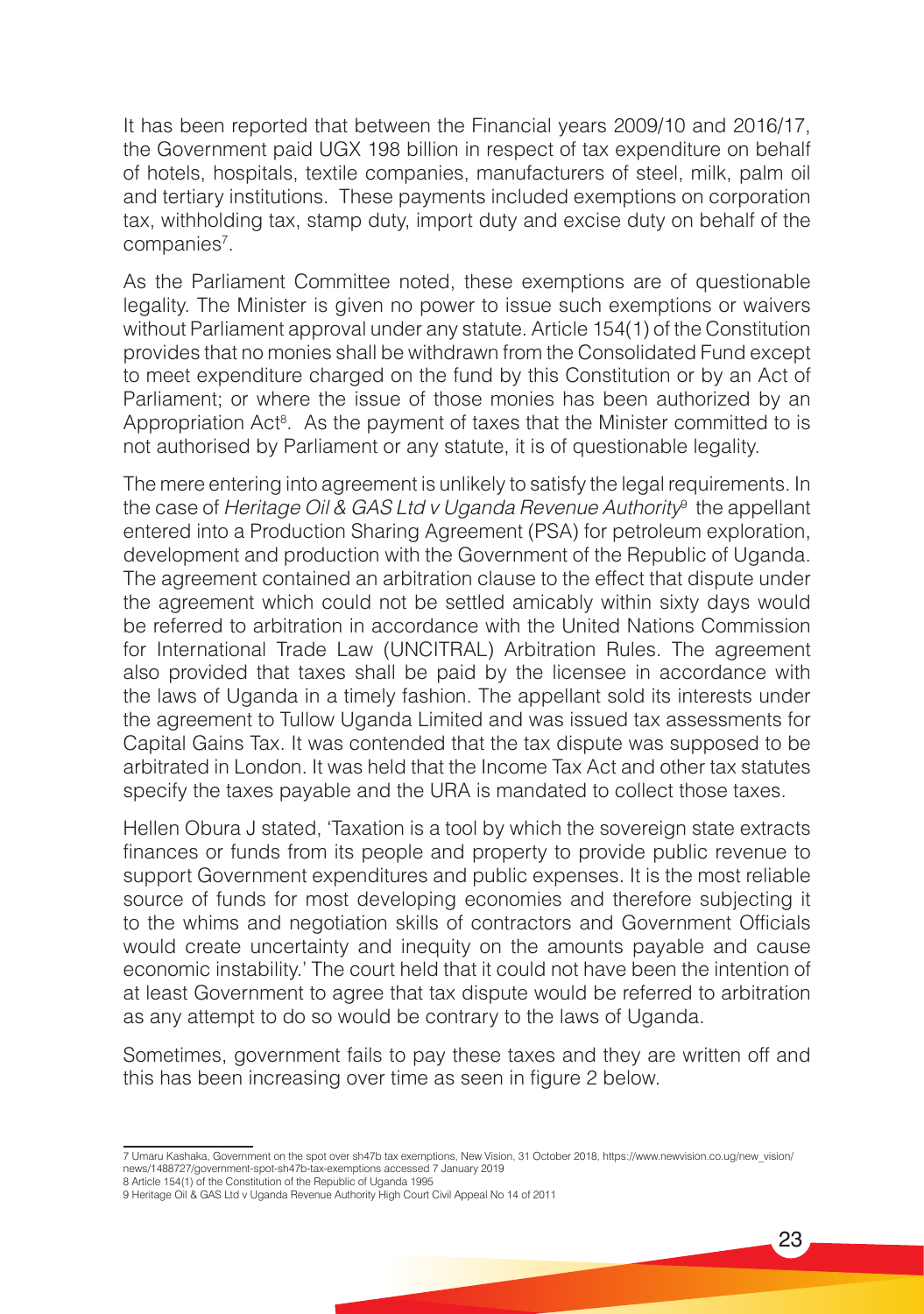



Source: Authors' computations from URA reports

For FY 2019/10, there is a proposal before parliament to authorize government to write off Shs500bns worth of tax waivers for at least 34 private companies and government agencies<sup>10</sup>

#### **3.1.2 Deemed VAT**

In earlier years, VAT exempt supplies comprised the biggest revenue loss among all tax exemptions. The increasing reductions in the number of VAT exempt supplies brought government into another dilemma. First, suppliers/ government contractors invoiced government VAT inclusive. Government was not paying these contractors on time yet URA was assessing the contractors and charging penalties for failing to meet timelines. It was also difficult for the contractors to claim the input VAT. Second, oil companies in particular were making heavy long term investments. The suppliers to these oil companies had to invoice these companies VAT inclusive- a cost that was understandably high yet their expected returns were not in the near future. Third, under counterpart funding, government receive funds from donors to undertake some projects such as the construction of the markets in different parts of the country. These donors are not willing to pay for these taxes to government. Not to distort the VAT implementation, government was meant to pay this part of VAT to URA. This resulted into tax arrears.

These scenarios gave birth to deemed VAT. Here, suppliers invoice government VAT inclusive but this is deemed to have been paid and they can successfully claim their input VAT from URA.

10 http://parliamentwatch.ug/ministry-of-finance-appears-before-the-parliamentary-committee-on-finance/#.XNWzxo4zY2w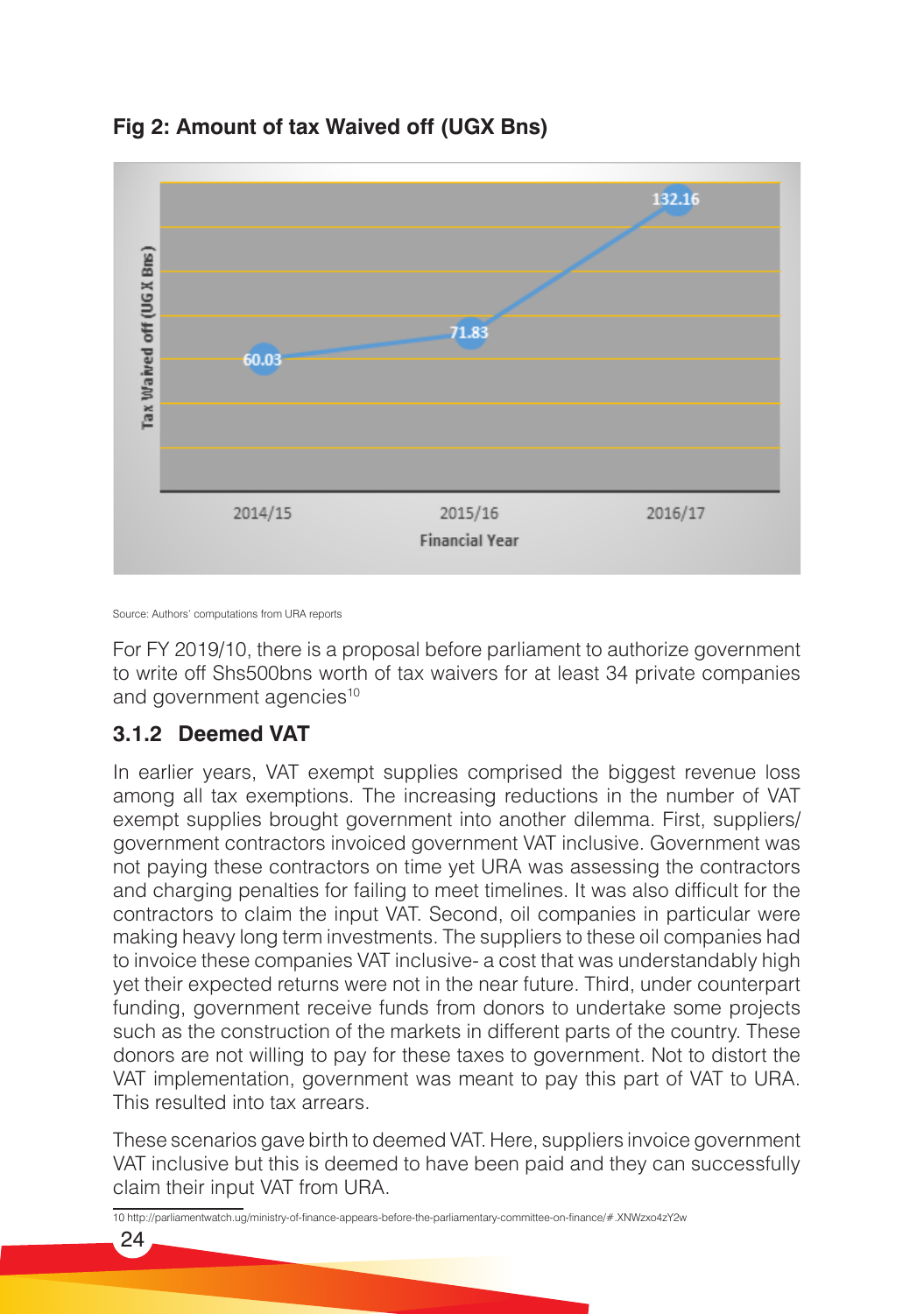As seen in figure below, this now constitutes the biggest share of revenue lost due to tax exemptions.



**Fig 3: Break down of Domestic tax exemptions over the years.**

Source: Authors' computations from URA reports

## **3.1.3 Restriction of URA enforcements**

There are some taxpayers both public and private that have not complied with their tax obligations. "Efforts to recover the taxes by URA have been blocked by government. By January 2018, there were about 9 companies under this category, (interview response)". The revenue at stake was estimated to be approximately UGX 200 Bns, (Authors' computations).

## **3.1.4 The Army shop**

*""Soldiers are the "favored children" of the country as far as taxation matters are concerned. In addition to their salaries being exempt from income tax, they can get construction materials that are VAT free. The government meets this VAT cost on their behalf," (interview response).* 

*"The army shop concept was there even during the times of President Idi Amin. That time, almost everything they purchased was subsidised by government," (interview response).* 

*This is highly likely to be abused in instances where non-soldiers connive with soldiers.*

## **3.1.5 Exemption of SACCO's from Income Tax**

The income of Savings and Credit Cooperative Organizations (SACCOs) is exempted from tax until 2027. The rationale for this was to increase financial inclusion especially for the rural poor. Discussion with tax officials also indicated some "selfish" justification for this exemption. "This exemption originated from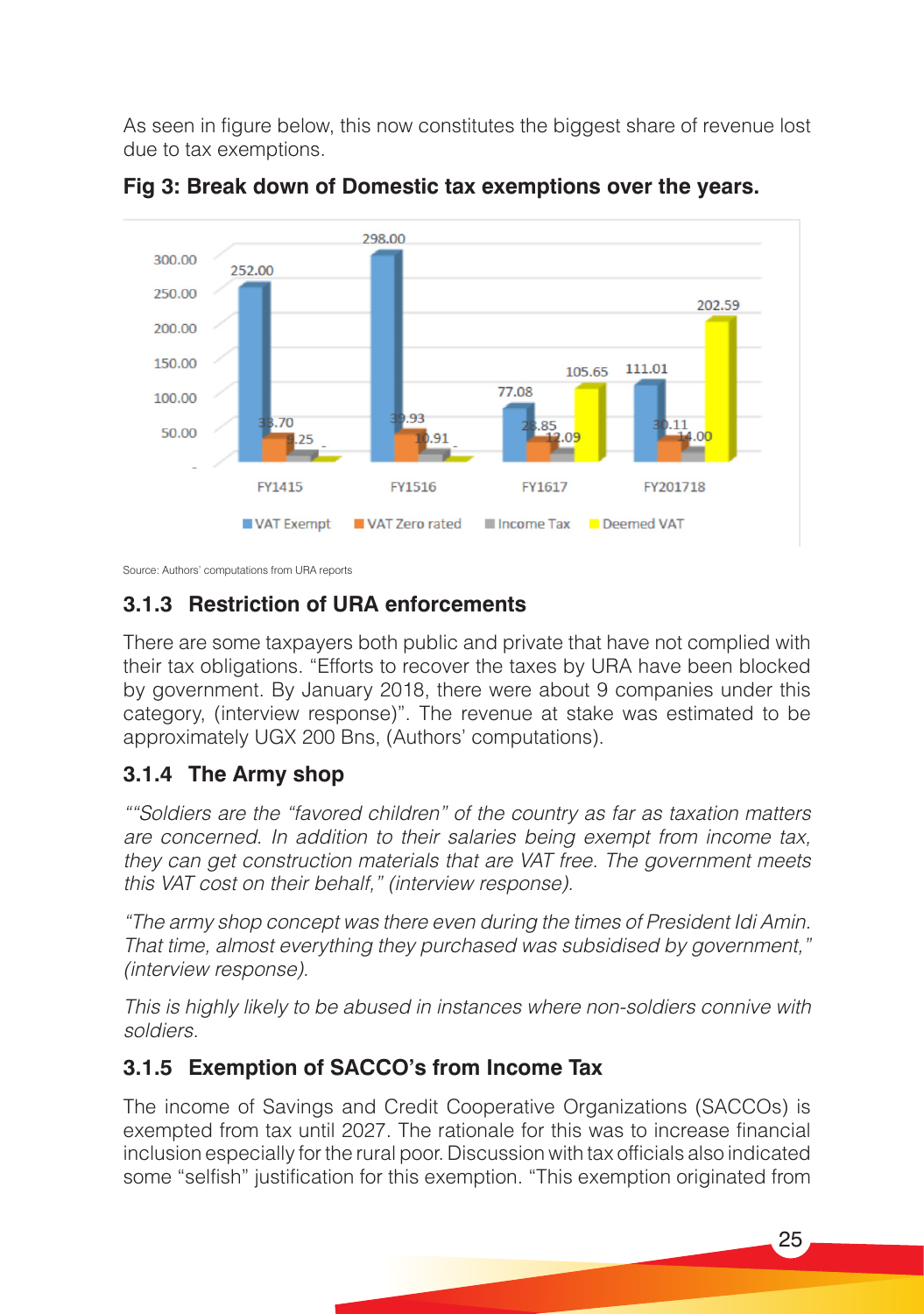the army SACCO- Wazalendo. URA recovered taxes from Wazalendo through an agency notice. They ran to state house and the directive came to exempt them from the tax", (interview response). Exempting Wazalendo SACCO alone was resisted by parliament –it also owns a Sacco and in the end, all SACCOs ended up being exempted, (interview response)

Not all SACCOs are small in turn-over and for the rural poor as it is currently perceived. Banks have lost reliable customers because of the influx of SACCOs in many of the organizations in the country. URA SACCO for example buys off staff bank loans and staff are encouraged to make use of Sacco loans compared to bank loans (interview response). The most reliable customers for banks were generally employees as loan payments would be directly deducted at source minimizing the chances of defaulting. Now its common practice in organizations to have a staff SACCO. For example large institutions like URA, Parliament, the army, Ministry of Finance among others have their staff SACCOs. These give staff loans at a much cheaper interest rate compared to banks. Additionally, many SACCOs do not only earn interest income which ideally is exempted from tax. Some, have diversified sources such as operating car washing bays, buying and selling property among others. All these incomes are potentially at risk of escaping the tax net in the disguise of being exempt. Approximately UGX 10Bns were lost in 2017/18 due to this exemption.

#### **3.1.6 Exemption of allowances of members of Parliament from Income Tax**

This attracted a country wide protest. The public aversion to this exemption was visible from various quarters: Professional associations opposed the taxes, activists filed a petition in the Constitutional Court seeking nullification, it dominated the airwaves and civil society campaigns, songs were composed against the exemption among others. To date, the resistance to this exemption persists. Despite the public outcry, the law was passed without any hopes that it will be repealed in future. Ugandans are slowly getting to terms with it. On average, approximately UGX 33 Bns are lost annually due to this exemption.

## **3.1.7 Deferred VAT**

The Value Added Tax (Deferment of Tax on Plant and Machinery) Regulations came into force on 1st July 2013. Deferment means the postponement of payment of the value added tax in respect of imported plant and machinery. The approval for VAT deferment is granted at the point of declaration of an entry at customs. After customs approval, the challenge is now monitoring the deferred VAT and ensuring that it is recovered where it is due.

This is a "temporary exemption". However, many a times the deferred VAT is not recovered or not accounted for, (interview response).

In some cases, it's deferred until a time when the importer of the machinery decides to sell it off, (interview response). The beneficiaries of this exemption are largely taxpayers that are registered for VAT.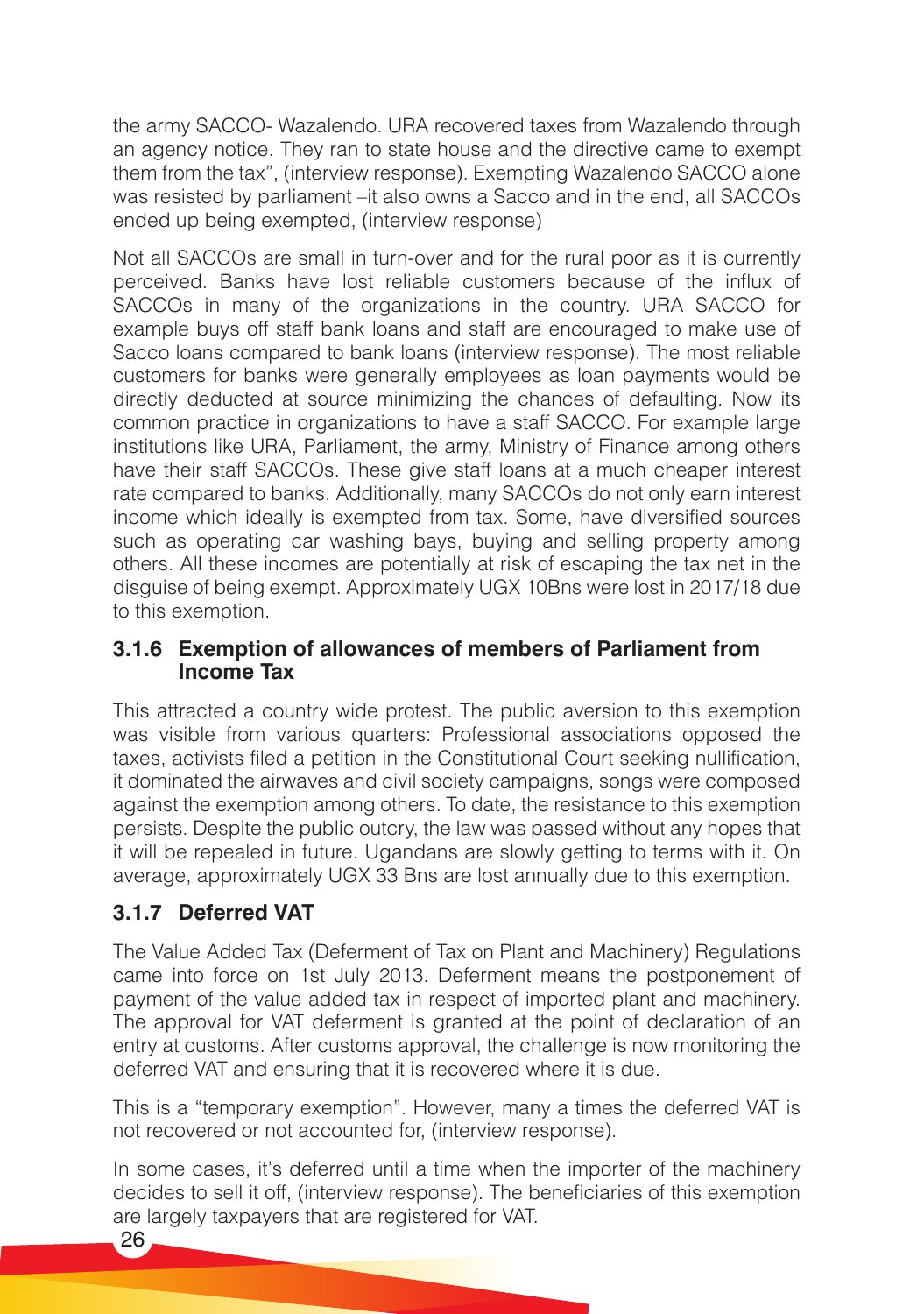#### **3.1.8 Zero percent environmental levy on vehicles below 5 years from the date of manufacture**

The arguments in support of this policy are valid. In order to protect the environment, reducing automobile pollutant emissions is a critical step. It's estimated that almost three quarters of the transport emissions come from road transport especially passenger cars and light duty trucks (Kahan Ribeiro et al 2007).

The government of Uganda increased an environmental levy in FY 2015/16 to ensure that few used vehicles come into the country through charging high taxes on imported used vehicles. In FY 2014/15, there was a slight adjustment in the levy from 20% to 25% for all cars older than 8 years. In FY2015/16, the government revised it further-this time in three bands that's for cars less than 5 years it was (0%), 5 to 10 years (35%) and all cars exceeding ten years (50%) of the Cost Insurance and Freight (CIF) value of that particular vehicle, (URA, 2015).

However, this policy is more of a revenue mobilisation policy than a policy intended to protect the environment. The revenues generated from it are not directly linked to environmental protection measures but rather mixed with all other revenues and put in the consolidated fund which is later allocated according to government priorities. Secondly, much as new cars attract 0% levy, majority of Ugandans cannot afford such cars even without this tax component. Therefore it only benefits a very small portion of the population. Indeed, much as we notice a slight fall in the demand for cars after the policy changes (see figure 2), the objective to increase demand for new cars is still not being met. After the introduction of the policy all the cars imported were manufactured before 2010, (URA 2017).

#### **Figure 2: Graphical display of the number of vehicles imported over time**



Source: Author's computations from URA datasets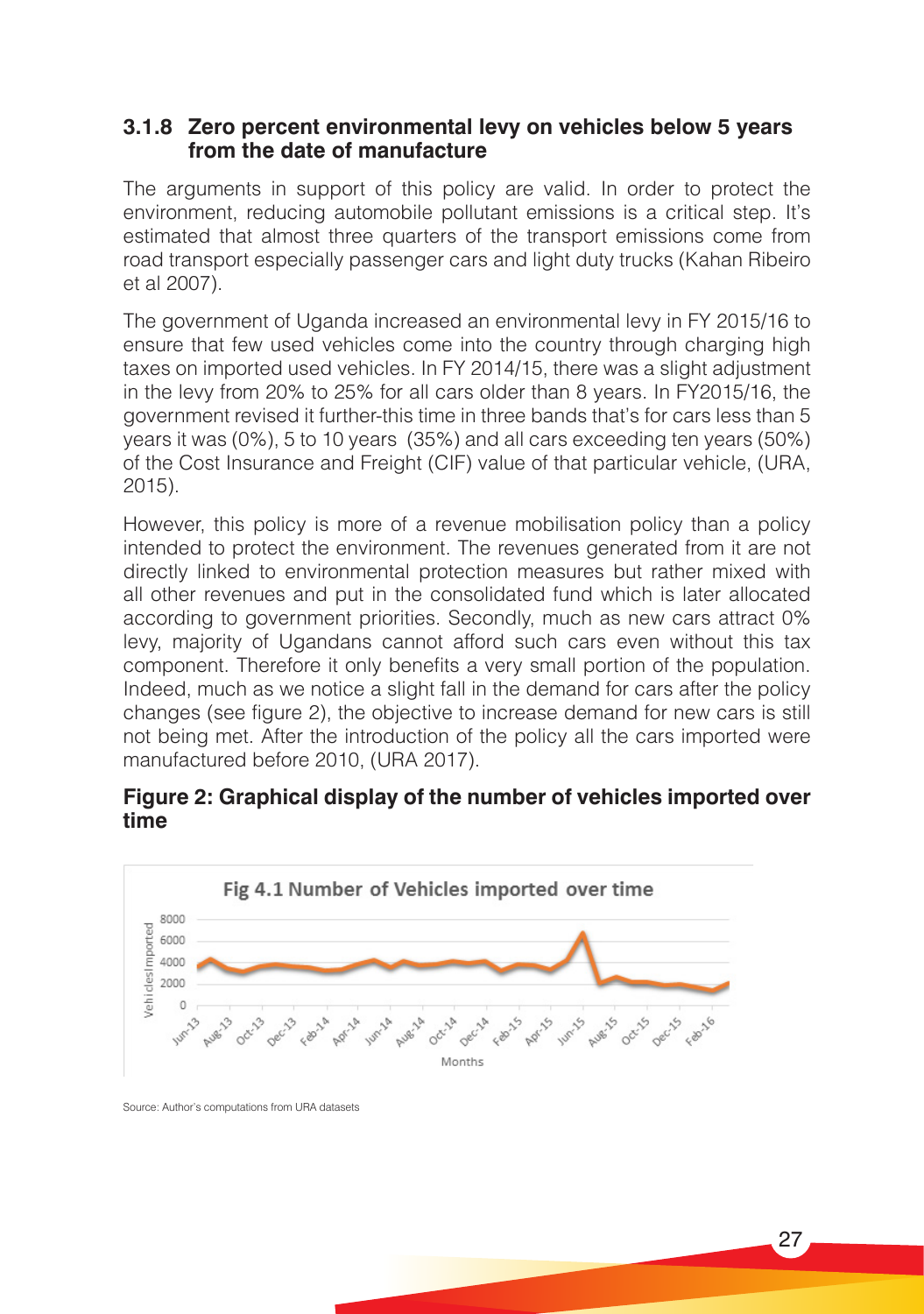# **3.2 Estimated Revenue lost and implications of tax exemptions in 2017/18**

Accurate estimation of the revenue lost is a difficult task given the information vacuum on tax exemptions. The agreements in which some of the exemptions are granted are untraceable but also majority of the beneficiaries do not furnish this information to URA in their tax returns. Additionally, as earlier discussed, tax exemptions also lead to loss of revenue indirectly on the part of the nonbeneficiaries because of the motivation to evade taxes given the perceived unfairness.

We thus estimate revenue lost to tax exemptions for cases where reliable information is available as seen in table 3 below. Over UGX 1,420.29 Bns are estimated to have been lost due to tax exemptions in FY 2017/18. This figure is likely to be more if all the necessary information was available to ascertain the exact amount foregone.

| <b>Exemption category</b>            | <b>Estimated revenue loss</b><br>(UGX Bns) | % share |  |
|--------------------------------------|--------------------------------------------|---------|--|
| VAT Exempt                           | 111.01                                     | 7.8%    |  |
| <b>VAT Zero rated</b>                | 30.11                                      | 2.1%    |  |
| Deemed VAT                           | 202.59                                     | 14.3%   |  |
| International trade tax<br>exemption | 513.97                                     | 36.2%   |  |
| <b>SACCOs</b>                        | 10                                         | 0.7%    |  |
| MP's allowances                      | 33                                         | 2.3%    |  |
| Other Income tax                     | 14                                         | 1.0%    |  |
| Government undertakings              | 102.81                                     | 7.2%    |  |
| Restriction of URA<br>enforcements   | 195.8                                      | 13.8%   |  |
| <b>Policy Reversals</b>              | 207                                        | 14.6%   |  |
| Total                                | 1,420.29                                   | 100.0%  |  |

#### **Table 3: Estimated Revenue lost in 2017/18**

*Source: Authors' computations and URA reports*

This revenue lost to tax exemptions exceed the budget allocations of key sectors such as agriculture, health, education, water and environment among others (see table 4 below). Specifically, agriculture has consistently remained one of the most underfunded and slowest growing sectors of the economy. In the financial year 2017/2018, only 3.8% of the budget was allocated to agriculture. This was a drop from 4% dedicated to it in 2016/2017. The proportion of the budget dedicated to agriculture is also below the 10% that Uganda committed to under the Maputo Declaration. As a result of underfunding, the sector that employs 70% of Uganda's population, is only able to contribute 25% of the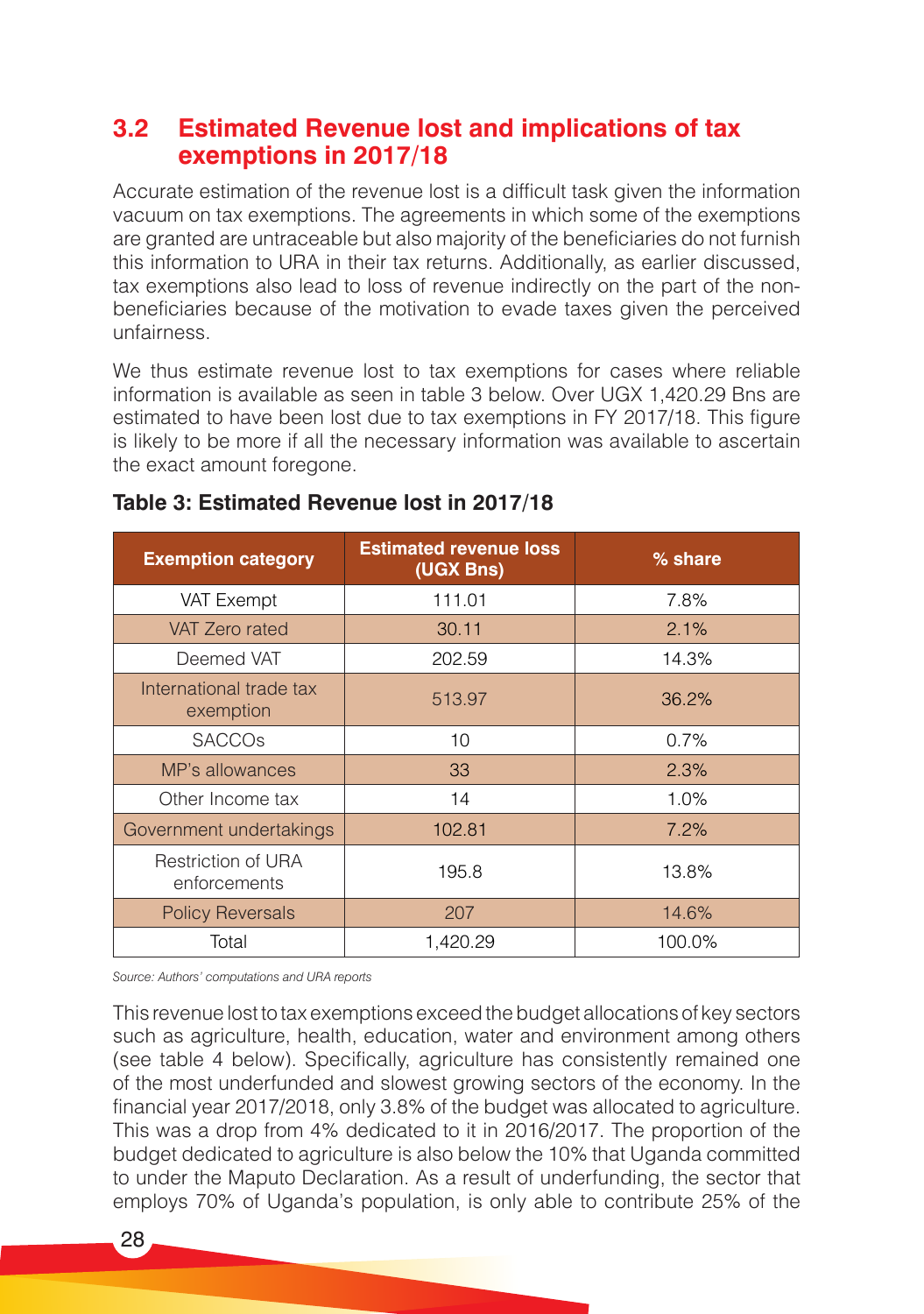GDP. Low investment in this sector worsens inequality and leaves the poorest and most vulnerable behind. Indeed, recent figure from Uganda Bureau of Statistics indicate that the national poverty level has increased from the 19.7% in 2014/15 to 21.4 per cent in 2016/2017.

|                                       | FY2016/17      |              | FY2017/18      |                  |
|---------------------------------------|----------------|--------------|----------------|------------------|
| <b>SECTOR/VOTE</b>                    | <b>Ushs Bn</b> | Share $('%)$ | <b>Ushs Bn</b> | Share $($ 1% $)$ |
| <b>SECURITY</b>                       | 1,578.4        | 7.7%         | 1,472.8        | 6.7%             |
| <b>WORKS AND TRANSPORT</b>            | 3,823.8        | 18.7%        | 4,587.3        | 20.8%            |
| <b>AGRICULTURE</b>                    | 823.4          | 4.0%         | 828.5          | 3.8%             |
| <b>EDUCATION</b>                      | 2,447.5        | 12.0%        | 2,501.3        | 11.4%            |
| <b>HEALTH</b>                         | 1,827.3        | 8.9%         | 1,824.0        | 8.3%             |
| <b>WATER AND ENVIRONMENT</b>          | 689.6          | 3.4%         | 632.0          | 2.9%             |
| <b>JUSTICE/LAW AND ORDER</b>          | 1,103.6        | 5.4%         | 1,159.3        | 5.3%             |
| <b>ACCOUNTABILITY</b>                 | 962.1          | 4.7%         | 896.2          | 4.1%             |
| <b>ENERGY AND MINERAL DEVELOPMENT</b> | 2,377.2        | 11.6%        | 2,319.8        | 10.5%            |
| TOURISM, TRADE AND INDUSTRY           | 89.6           | $0.4\%$      | 116.6          | 0.5%             |
| LANDS, HOUSING AND URBAN DEVELOPMENT  | 147.0          | 0.7%         | 139.9          | 0.6%             |
| <b>SOCIAL DEVELOPMENT</b>             | 192.8          | 0.9%         | 175.8          | 0.8%             |
| <b>ICT &amp; NATIONAL GUIDANCE</b>    | 55.3           | 0.3%         | 104.3          | 0.5%             |
| PUBLIC SECTOR MANAGEMENT              | 1,273.6        | 6.2%         | 1,450.4        | 6.6%             |
| <b>PUBLIC ADMINISTRATION</b>          | 532.3          | 2.6%         | 563.4          | 2.6%             |
| <b>LEGISLATURE</b>                    | 470.0          | 2.3%         | 483.8          | 2.2%             |
| SCIENCE, TECHNOLOGY AND INNOVATION    | 14.2           | 0.1%         | 71.9           | 0.3%             |
| <b>INTEREST PAYMENTS DUE</b>          | 2,022.9        | 9.9%         | 2,675.40       | 12.2%            |
| <b>TOTAL</b>                          | 20,430.61      | 100%         | 22,002.7       | 100%             |

#### **Table 4: Sector Budget allocations**

*Source: MoFPED 2017*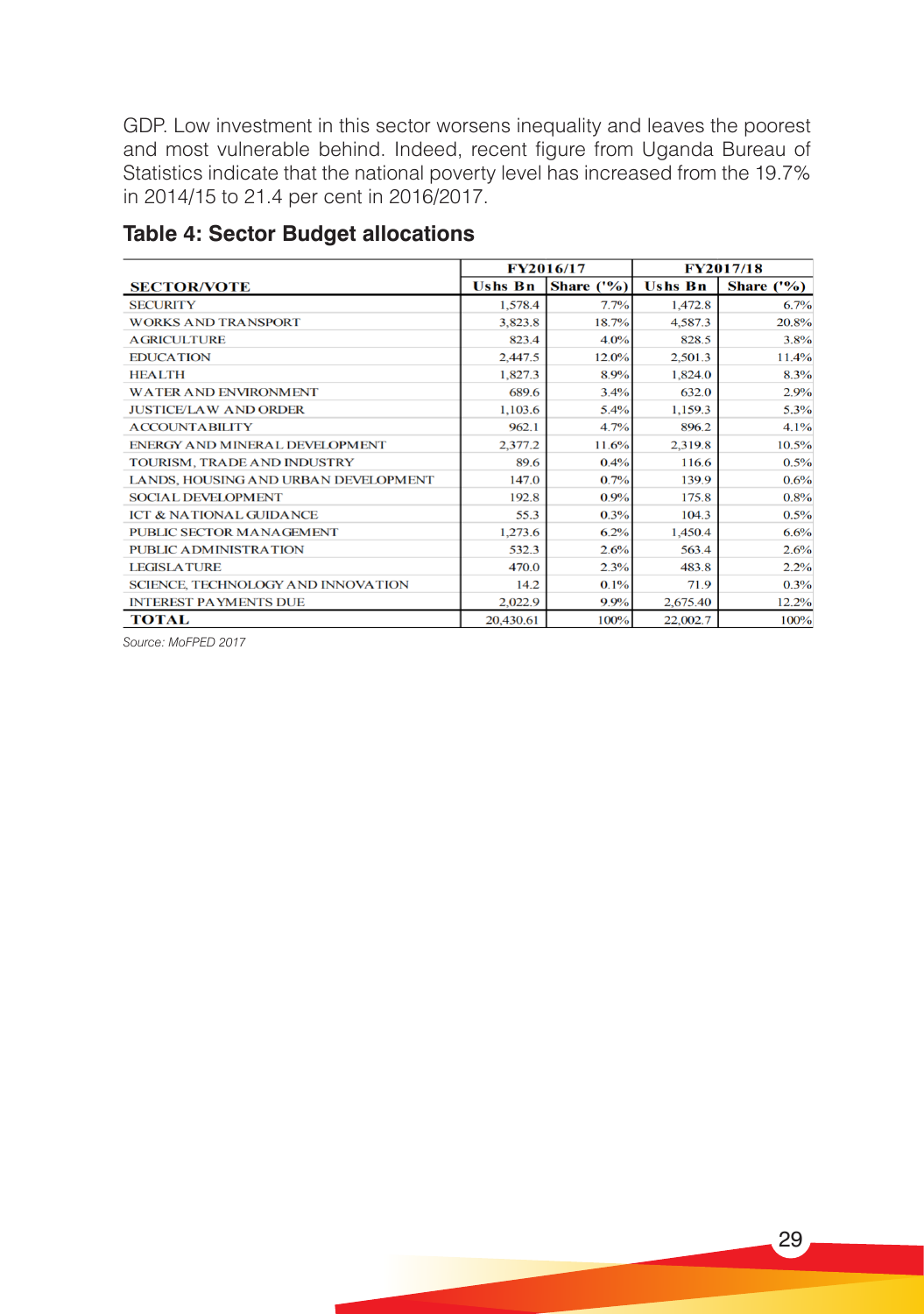# **CONCLUSION AND RECOMMENDATIONS**

## **4.1 Conclusion**

The cost of tax exemptions are high. However, they are less likely to be completely abolished. To reduce the pressure from development partners and CSOs, government is more likely to just keep rebranding its name to terms like counterpart funding, government undertakings, deemed VAT and waivers. Yet, in actual sense, these are exemptions. The executive has a high investment agenda. The president for example is very passionate about supporting investment on grounds that they generate employment opportunities for the struggling youth. There are instances where he has warned URA officials "frustrating" investors yet they are doing their mandate. With such an agenda, tax exemptions are less likely to disappear. Additionally, the low public awareness as a result of scanty information on some of the exemptions reduces the pressure on government to stop granting them.

In the strict sense of the word, tax exemptions are for the powerful, tax consultants and those that can lobby. There are less chances for the less connected or ordinary Ugandans to benefit from them. In the first place, many of the ordinary Ugandans are not aware of the existence of exemptions that are even provided for in the law. Only companies that are able to make use of tax experts stand the chance of benefiting from even the exemptions provided for in the law.

#### **4.2 Recommendations**

We suggest recommendations to the government, URA and Civil society Organizations as follows.

#### **d) Government**

 Stop unfair tax exemptions. As much as possible, the principle of taxation (fairness and equity) need to be emphasized. Exemptions that favor certain categories of taxpayers than others yet they are in the same market field should be avoided. If exemptions are to be given, they should target a particular sector as a whole and not specific taxpayers.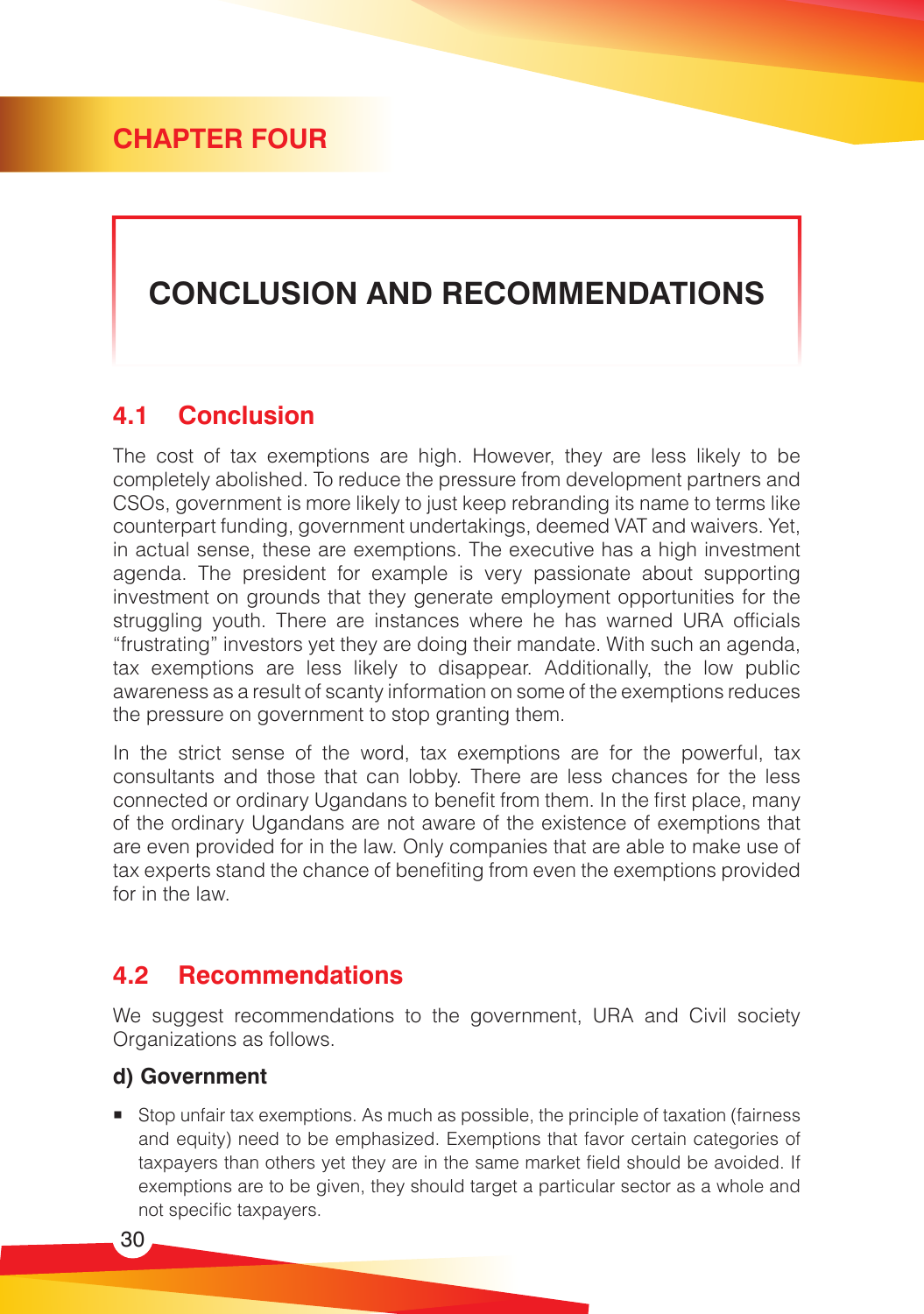- **Statutory exemptions should be preferred over arbitrary executive exemptions.** Statutory exemptions are less distortionary as they usually apply to entire sectors not specific entities and are more transparent.
- For any exemption either statutory or from the executive should follow well laid out guidelines. Uganda presently lacks clear guidelines on tax exemptions. As the 2017 Auditor General's report states, "there are no clear guidelines for granting exemptions neither are there routine reviews of the impact or benefits accruing from tax incentives, exemptions and holidays that justifies their continued existence". These guidelines should therefore be developed and made public.
- Greater parliamentary supervision of executive practices is necessary. The precise criteria used by executive in granting these tax waivers should be made clear and subject to scrutiny.
- For the case of SACCOs, the exemption should be tagged to turnover. SACCOs with turnovers in excess of the presumptive upper threshold (UGX 150M) should not be exempted.

#### **e) Uganda Revenue Authority**

- Close monitoring of exempt taxpayers should be done. If an entity is exempted such as SACCOs, there is a high likelihood of URA officers not monitoring the activities of such taxpayers simply because of the brand of being tax exempt. In the end, other income sources that are taxable can easily go untaxed.
- **Impose harsh penalties to exempt taxpayers that don't file tax returns. This** information is relevant in decision making. If not submitted it makes it very difficult or even impossible to estimate the gains/ losses from exemptions. The penalty should be equivalent to the tax exempted.

#### **f) Civil Society Organizations**

- Continuous discussions with government on the fact that the costs of tax exemptions are much higher than the benefits. Evidence from various researches from different countries have revealed the same results.
- Sensitize the public on tax exemptions. This is for two purposes. First, for the public to make use of the available exemptions within the law and second, to increase pressure on government to abolish some of the exemptions.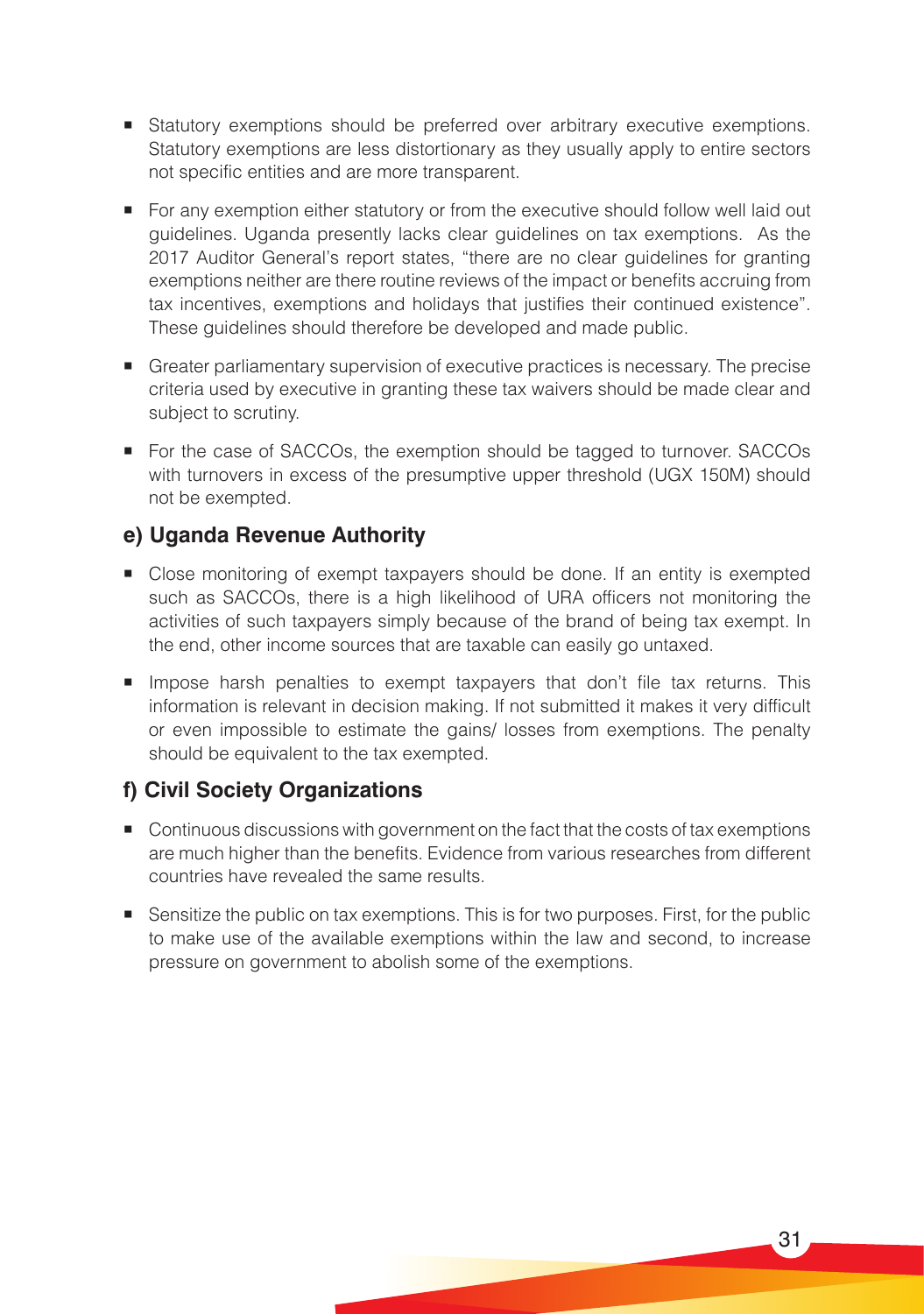# **Bibliography**

Amupolo, J. N. (2018, November). Analysing the Cost and Benefits of Manufacturing and Exporters Tax Incentives in Namibia. ATRN working paper 17.

Auditor General. (2017, December). Annual Report of the Auditor General on the Results of Audits for the year 2017. Retrieved from Ofice of the Auditor General: http:// www.oag.go.ug/wp-content/uploads/2018/01/Annual-Report-of-the-Auditor-General-FY-2017.pdf

Jingqing Chai and Rishi Goyal, "Tax Concessions and Foreign Direct Investment in the Eastern Caribbean Currency Union" IMF (November 2008).

Kashaka, U. (2018, October 31). Government on the spot over sh47b tax exemptions. Retrieved from New Vision: https://www.newvision.co.ug/new\_vision/news/1488727/ government-spot-sh47b-tax-exemptions

Ladu, I. M. (2015, December 21). Shs1.5 trillion lost annually in tax exemptions report. Retrieved from Daily Monitor: https://www.monitor.co.ug/Business/Trillion-lostannually-tax-exemptions-report/688322-3003598-ciur1bz/index.html

Lawal, K. K. (2018, November). Assessment of the Impact of Corporation Tax Incentives on Foreign Direct Investment (FDI) in Nigeria. ATRN working paper 19.

Mick, M, Wilson, P & Odd-Helge , (2018). Taxing Africa: Coercion, Reform and Development

Mujuni, R. (2012, April 14). Uganda Loses UGX 690b in Tax Exemptions Annually . Retrieved from URN: https://ugandaradionetwork.com/story/uganda-loses-ugx-690bin-tax-exemptions-annually

Nandudu, P. (2016, September 15). Uganda loses sh1.5 trillion in tax exemptions. Retrieved from New Vision: https://www.newvision.co.ug/new\_vision/news/1435391/ uganda-losses-sh-trillion-tax-exemptions-report

OECD. (2015). Options for Low Income Countries' Effective and Efficient Use of Tax Incentives for Investment . Paris.

TJN Africa & ActionAid. (2012). Tax competition in East Africa: A race to the bottom?

 Vito Tanzi and Howell Zee, "Tax Policy for Developing Countries", IMF (2001) https:// www.imf.org/external/pubs/ft/issues/issues27/

OECD, Options for Low Income Countries' Effective and Efficient Use of Tax Incentives for Investment: A Report to the G-20 Development Working Group by the IMF, OECD, UN and World Bank, OECD Publishing (October 2015).

Verité Research, "Wading Through Murky Waters: A Case Study of Regulatory Ineffectiveness in Sri Lanka's Import Tax Exemption Schemes", Verité Research Policy Note (2018).